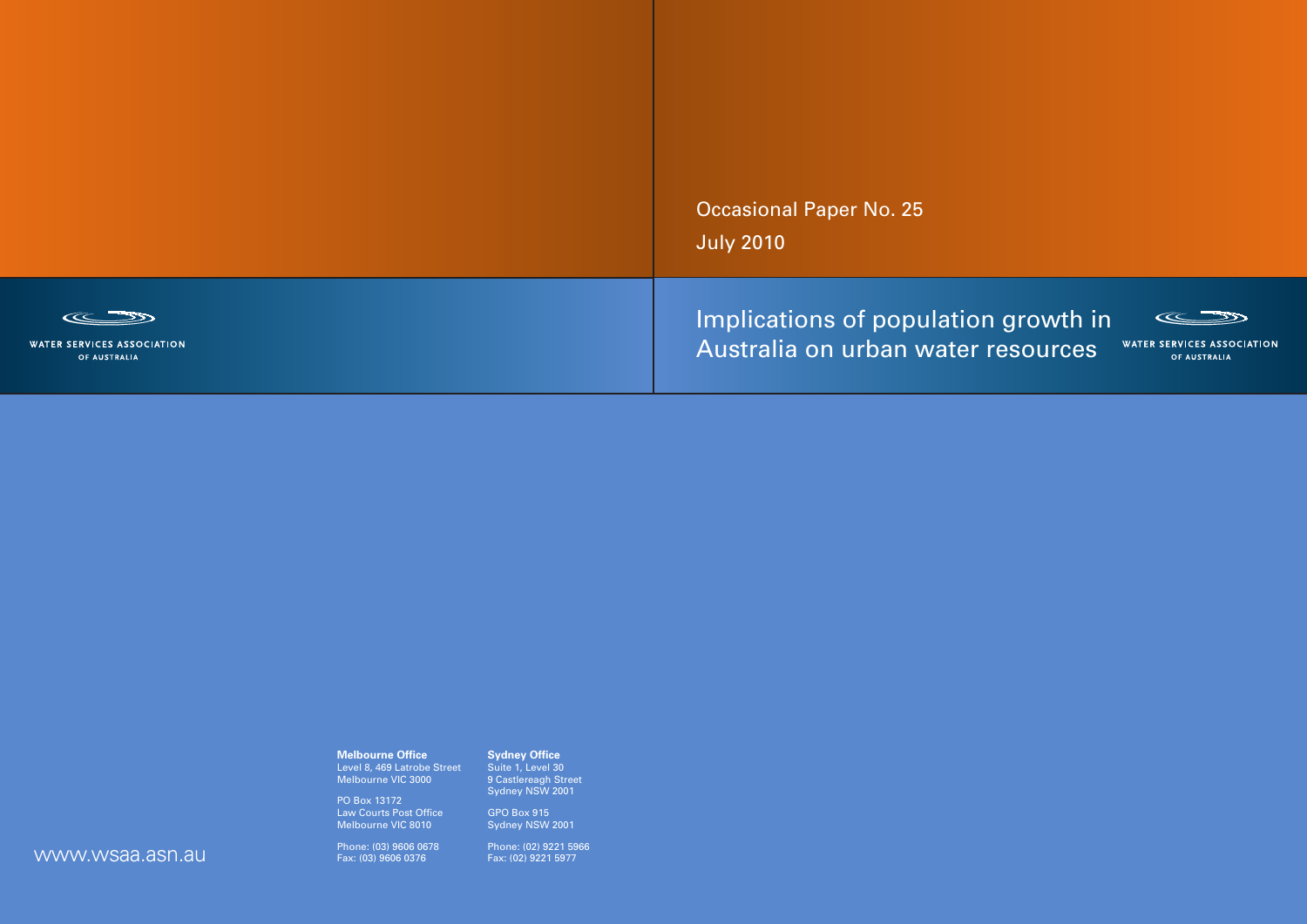Occasional Paper No.25 July 2010

Implications of population growth in Australia on urban water resources



**WATER SERVICES ASSOCIATION** OF AUSTRALIA

# **Contents**

| Assumptions used for projecting water consumption in the future  12     |  |
|-------------------------------------------------------------------------|--|
| Projected residential water consumption per capita for 2026 and 2056 13 |  |
| Projected total urban water consumption for 2026 and 2056 14            |  |
|                                                                         |  |
| Case study: How desalination and recycled water                         |  |
|                                                                         |  |
|                                                                         |  |
|                                                                         |  |
|                                                                         |  |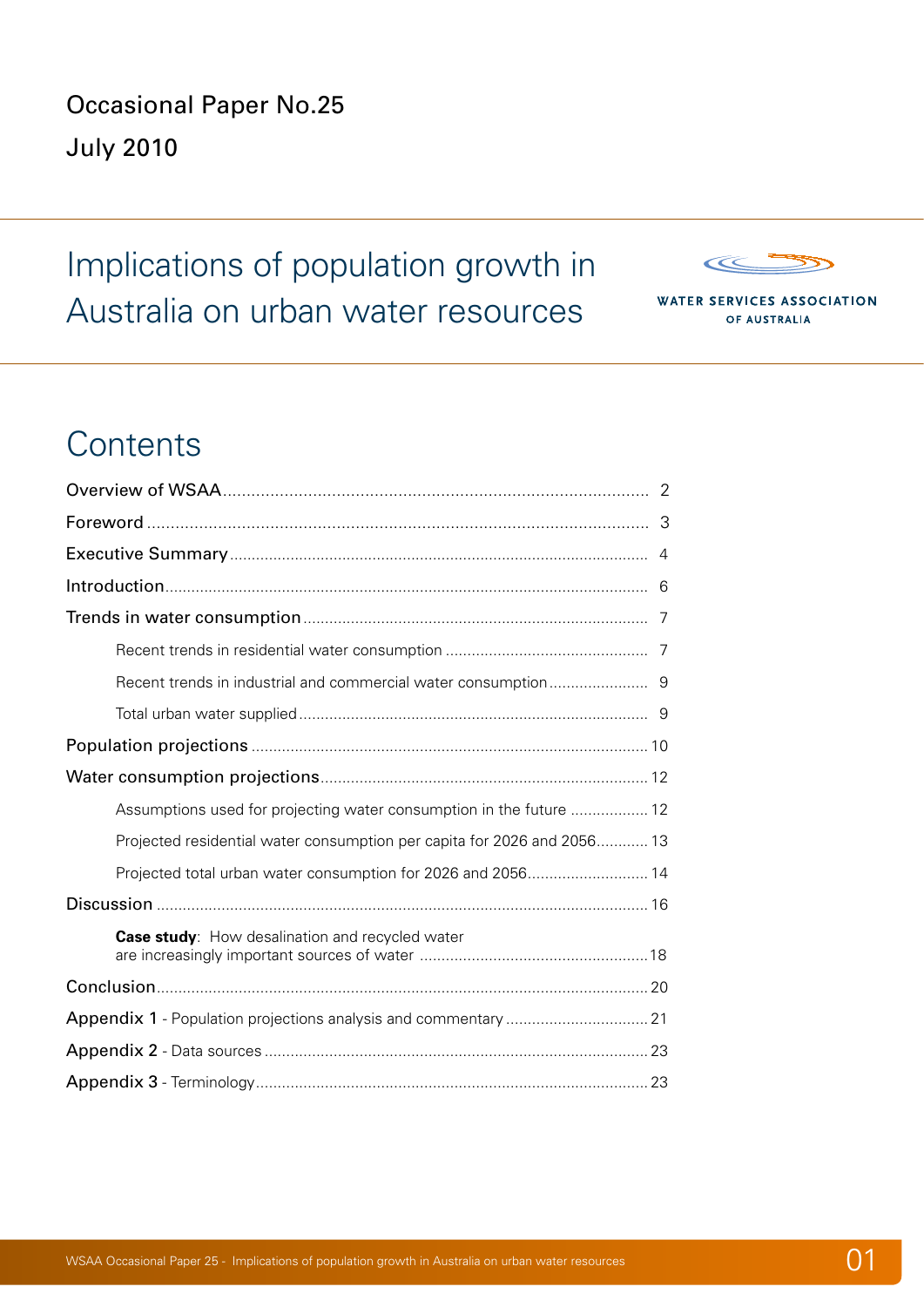# <span id="page-2-0"></span>Overview of WSAA

# The Water Services Association of Australia (WSAA) is the peak body of the Australian urban water industry.

The Association's 34 members and 26 associate members provide water and sewerage services to approximately 16 million Australians and to many of our largest industrial and commercial enterprises.

WSAA was formed in 1995 to provide a forum for debate on issues important to the urban water industry and to be a focal point for communicating the industry's views.

WSAA encourages the exchange of information and cooperation between its members so that the industry has a culture of continuous improvement and is always receptive to new ideas.

The functions of WSAA are:

- be the voice of the urban industry at the national and international level and represent the industry in the development of national water policy,
- facilitate the exchange of information and communication within the industry,
- undertake research of national importance to the Australian urban water industry and coordinate
- coordinate key national research for the industry,
- • develop benchmarking and improvement activities to facilitate the development and improved productivity of the industry,
- develop national codes of practice for water and sewerage systems,
- assess new products relating to water, sewerage and trade waste systems on behalf of the water industry,
- jointly oversee the Smart Approved Watermark Scheme for products and services involved in conserving water use
- coordinate annual metric benchmarking of the industry and publish the National Performance Report with the Federal and State Governments.

# Appreciation

I am grateful to the WSAA Members who have contributed to this paper.

I also appreciate the analysis of population data by Dr Bob Birrell, Director of the Centre for Population and Urban Research, Monash University.

Ross Young Executive Director, WSAA

# Disclaimer

This Occasional Paper is issued by the Water Services Association of Australia Ltd. on the understanding that:

- 1. The Water Services Association of Australia Ltd. and individual contributors are not responsible for the results of any action taken on the basis of information in this Occasional Paper, nor for any errors or omissions.
- 2. The Water Services Association of Australia Ltd. and individual contributors disclaim all and any liability to any person in respect of anything, and the consequences of anything, done or omitted to be done by a person in reliance upon the whole or any part of this Occasional Paper.

# Abbreviations

GL represents gigalitres. One GL equals one billion litres. ML represents megalitres. One ML equals one million litres. kL represents kilolitres. One kL equals one thousand litres.

# Data sources

Data sources in this paper where not specifically indicated have been obtained from WSAA Members and the Australian Bureau of Statistics.

# Copyright

This document is copyrighted. Apart from any use as permitted under the Copyright Act 1968, no part of this document may be reproduced or transmitted in any form or by any means, electronically or mechanical, for any purpose, without the express written permission of the Water Services Association of Australia Ltd.

© Water Services Association of Australia Ltd, 2010 ALL RIGHTS RESERVED

ISBN 1 920760 48 2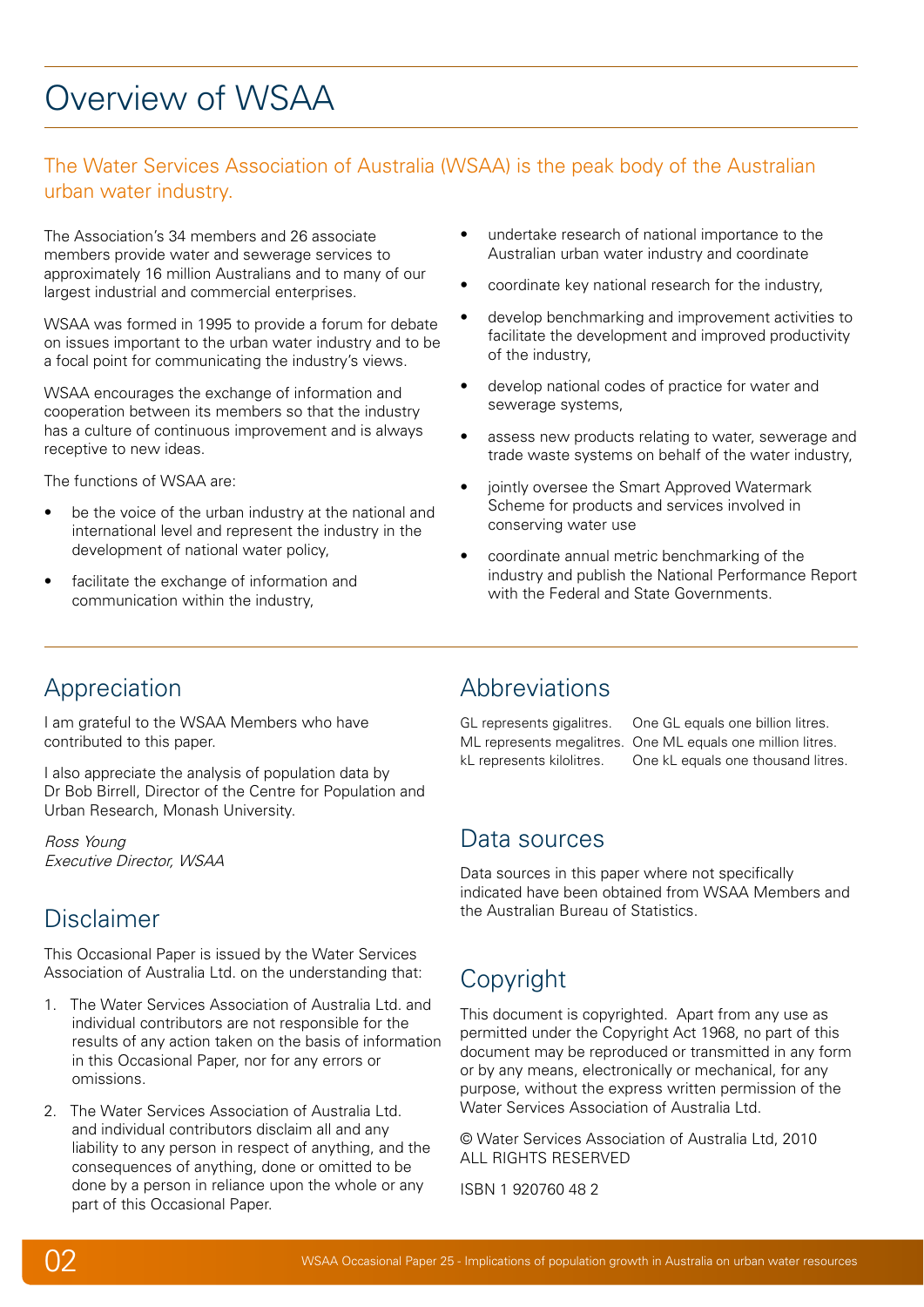<span id="page-3-0"></span>Australia's major urban water utilities through the Water Services Association of Australia (WSAA) have prepared this report to better inform the community of the challenges we face to deliver sufficient urban water supplies to support an expanding population.

Water in an arid continent like Australia must be managed more effectively if we want to sustain higher levels of population – predicted to potentially be an extra 21.5 million people within the next 50 years.

Significant population growth will take place against a backdrop of climate change which is predicted to reduce the volume of water available from our dams.

One of the key findings of this report is that Australia's major urban centres will experience a significant increase in demand even on the most conservative estimates of population growth.

By 2026, on current population trends, it is predicted that major urban centres will have an additional demand of over 600 billion litres annually and by 2056 of over 1000 billion litres. However, with the recent investment in desalination and recycled water, the additional demand can, in theory, be met up to 2026 assuming rainfall does not continue to deteriorate.

With less water in our dams this additional demand will need to be met by new sources of water or we risk our cities being subject to high level water restrictions for extended periods. Going forward these new sources of water will comprise a combination of sources including recycled water, both for drinking and non-drinking purposes, desalinated water, groundwater, stormwater and rural to urban trading.

It is imperative that there are no policy blocks in place that would preclude a source of water being considered for inclusion in a diverse portfolio of water supply options.

Water conservation programs will continue to be at the core of water resource strategies for our urban areas to further improve water efficiency.

Australia in the last ten years has faced extended periods of drought and low levels of rainfall over our catchments. The drying climate presented a challenge to governments and the community to become wiser about how we use and source our water

In all cases we have risen to these challenges. building new water sources and reducing our use of water to historically low levels. This demonstrates that when faced with challenges to our water security we have been able to innovate and use the latest technologies to overcome these challenges.

There is little doubt that our cities in 2056 will have a different water paradigm than exists today. It is imperative that all the stakeholders involved in planning our cities work together in an interdisciplinary manner to ensure cities of the future are more water sensitive, liveable, sustainable and optimise the use of all available water sources.

Indeed the lesson of the last few years is that Australia can confidently and sustainably meet our water needs even with the most ambitious population increases – we just need to start planning for it now.

Ross Young Executive Director, WSAA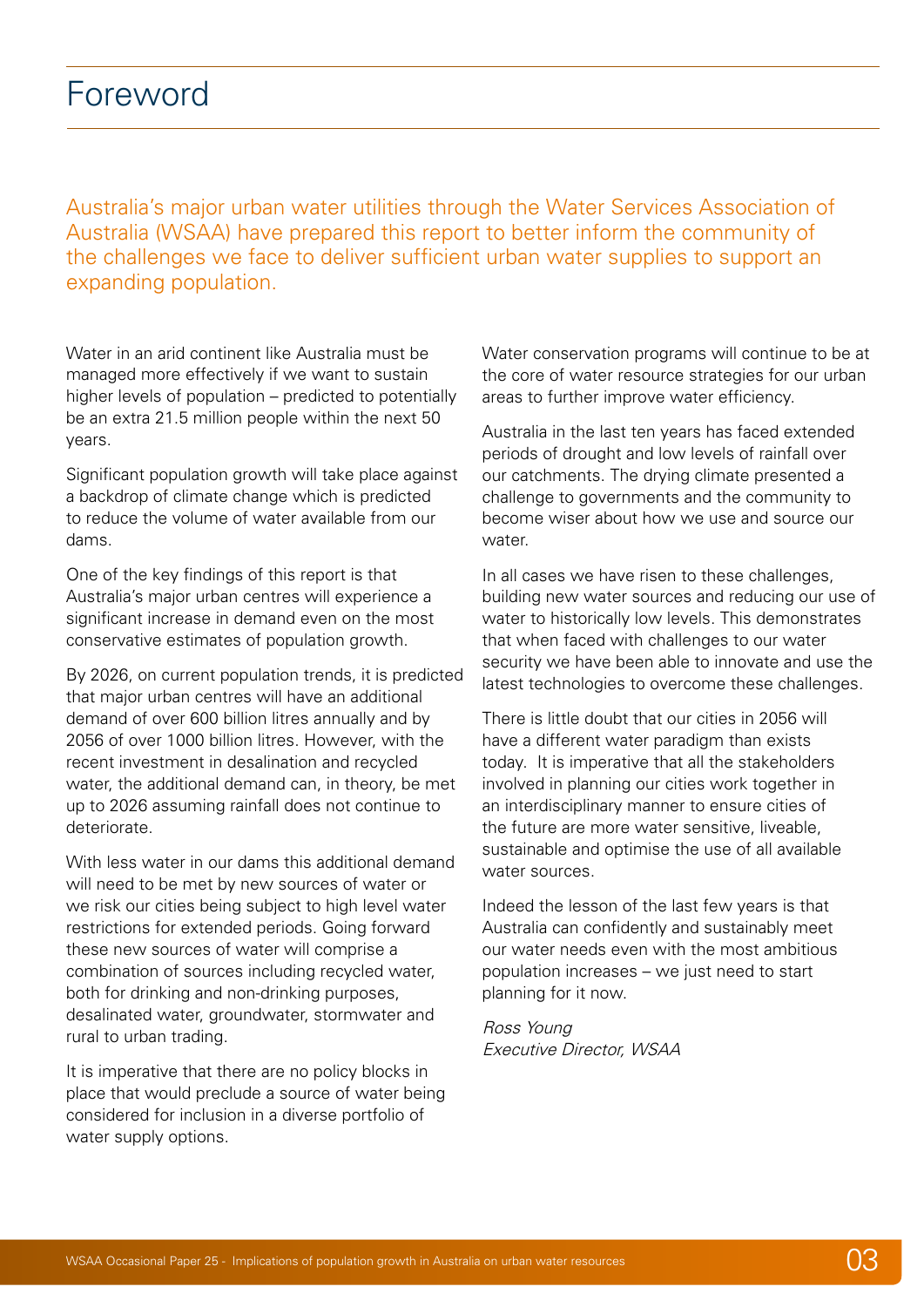# <span id="page-4-0"></span>Executive summary

This Occasional Paper analyses the potential impacts on water resources resulting from future population projections in Australia's major capital cities – namely Sydney, Melbourne, Perth, Adelaide, Canberra and Brisbane (South East Queensland).

The two key drivers that influence demand for water in our cities and towns are population growth and climate change.

Although Australia has an outstanding track record in reducing per capita urban water consumption, new sources of water will be required to meet future demands.

The population projections in this paper are prepared by the Australian Bureau of Statistics (ABS). The ABS provide population projections out to 2056 using three series of data – Series A (high), Series B (medium) and Series C (low).

Using 2007 as a baseline the ABS predict that by 2056 using Series A Australia's population will be 45.5 million (a 102 percent increase), Series B projection is 35.5 million (a 69 percent increase) and Series C projection is 31 million (a 47 percent increase). Following expert advice, WSAA believes that Series B or Series C are the most plausible outcomes but Series A analysis has been included to demonstrate the impacts of an aggressive increase in population growth on urban water resources.

To calculate the impact of population growth on urban water resources it is necessary to multiply the projected population growth by the projected per capita consumption plus incorporate projected commercial and industrial demand to ascertain the total demand on urban water resources out to 2056. Water consumption habits are influenced by a range of factors which are notoriously difficult to predict in the short term let alone over the long term to 2056.

Apart from population growth the main factors that influence water consumption in our cities and towns are climate change, housing type and density, uptake of water efficient appliances, water restrictions, water saving rules, cost of water, economic growth, demographics and the design of our growing cities.

Despite the difficulty in predicting future water consumption trends over the longer term, experts in the urban water industry have used best efforts to determine per capita consumption from a base of 2009 to 2026 and then from 2026 to 2056. Due to the relaxation of harsh ongoing water restrictions, per capita consumption is predicted to rise in some of the capital cities until 2026 although overall, per capita consumption is expected to fall but by a modest amount by 2056.

The analysis shows that from 2009 to 2026, total urban water consumed is projected to increase by 49% (Series A), 42% (Series B) and 39% (Series C). The projected gap between the volume of water supplied in 2008/09 and the increased volume of water consumed is 735GL (Series A), 631GL (Series B) and 581GL (Series C). Desalination will be able to supply a significant proportion of the additional water required up to 2026.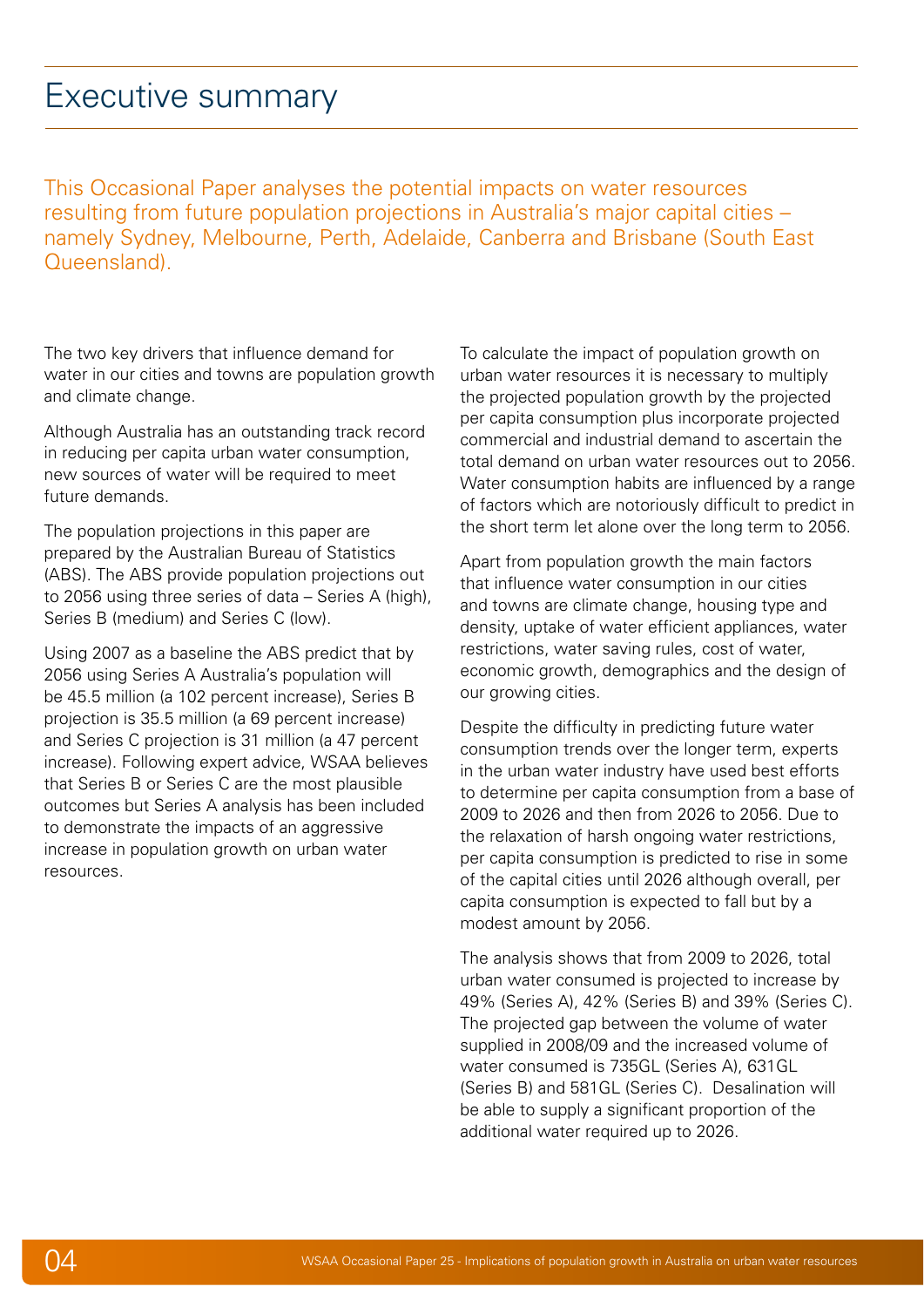Not surprisingly the analysis out to 2056 shows a much larger water demand.

**Series A**, which is considered the most aggressive and least plausible of the ABS population projections, results in additional demand of 1612GL in 2056, which is more than double the volume of water consumed by the major capital cities in 2008–09.

**Series B**, which is considered the most plausible population projection, results in additional demand of 1147GL in 2056, which represents a 76 percent increase in the water consumed in the major capital cities in 2008–09.

**Series C**, results in the lowest additional demand of 961GL in 2056, which still represents a 64 percent increase in the volume of water consumed by the major capital cities compared to 2008–09.

The reality is that new water sources will be developed but the precise mix of water supply options will be difficult to predict given the long period of time involved and the potential for technological advances to take place which will enable us to do things with water that are not possible today.

It is expected that the development of a diverse portfolio of water supply options including recycled water for non-drinking and drinking purposes, desalination, rural to urban water trading, rainwater tanks, groundwater, stormwater and dams will be required to mitigate the risks associated with population growth and climate change. There should not be any blocks to the different sources of supply. Each case should be examined on its merits.

Long term water resource plans which are reviewed on a regular basis will be the mechanism whereby Australian cities will continue to enjoy safe and reliable sources of water. Water efficiency programs will continue to be the backbone of urban water resource plans.

As we have shown in this paper, the gap between supply and demand will be large if new water sources are not developed for urban Australia. However, the urban water industry has demonstrated over the past ten years its ability to adapt to climate change and to implement significant capital intensive projects to develop new sources of water. The industry is well positioned to accommodate higher population growth through the development of a diverse portfolio of water supply sources and sophisticated water efficiency strategies.

The industry is taking a proactive role in shaping our cities of the future by ensuring climate and water resilience is incorporated into city planning at the outset. In this way we will, through collaboration with key stakeholders, be able to ensure our cities of the future are green, water sensitive and sustainable.

The task of supplying potentially 21.5 million additional people with reliable and safe water supplies by 2056 will not be easy, but it will be done provided all stakeholders work together.

Ross Young Executive Director, WSAA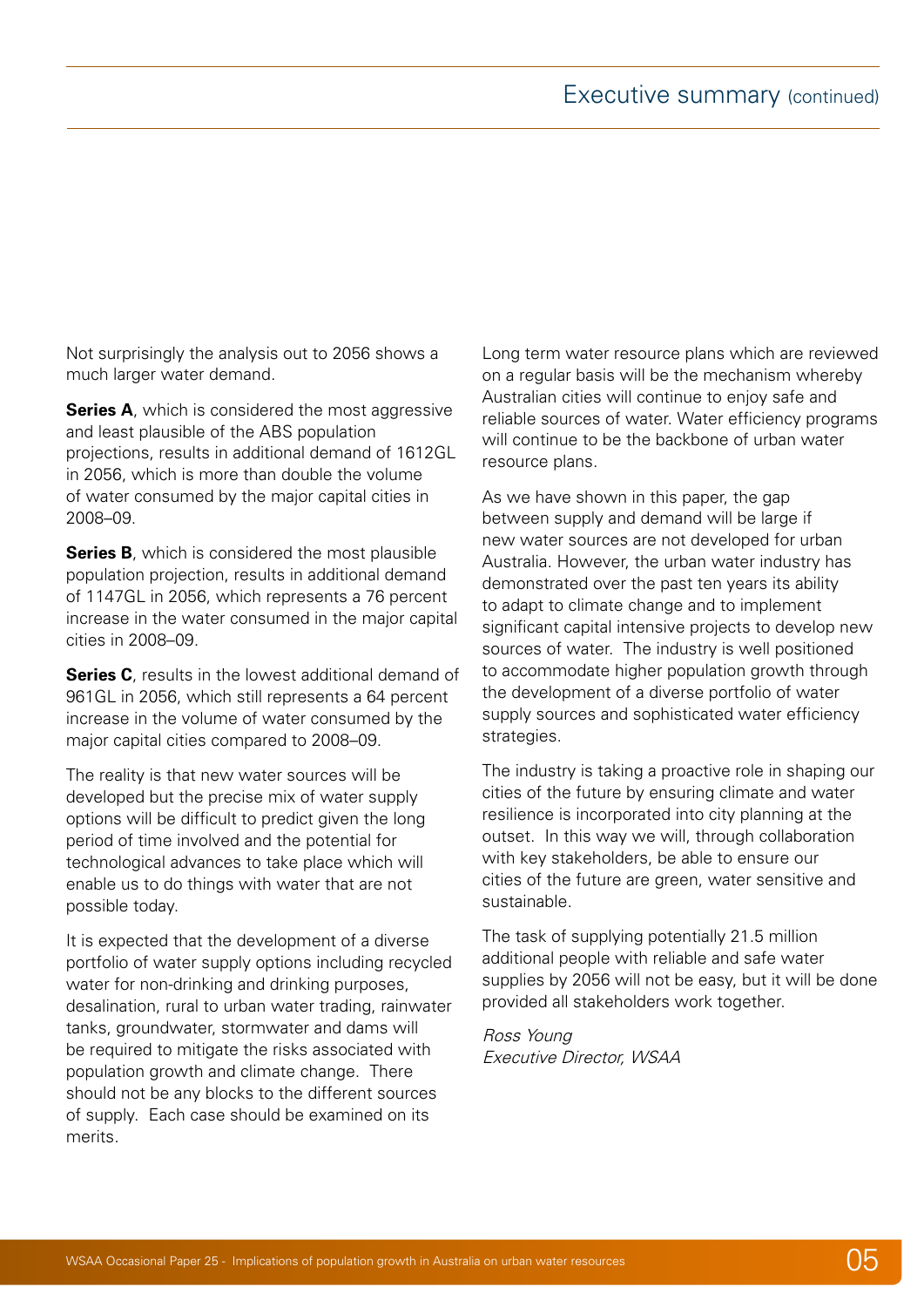# <span id="page-6-0"></span>Introduction

Australia is one of the most urbanised countries in the world. Therefore, the provision of safe and reliable water supplies to urban Australia going forward is of upmost importance if we are going to enjoy ongoing prosperity and maintain our enviable quality of life.

The two dominant factors determining the sustainability and reliability of water supplies for urban Australia are population growth and the impacts of a drying climate.

Significant population increases are forecast for Australia over the next 45 years. By 2056 it is expected that Australia's population could grow by 21,495,000 people (Series A – ABS Population Projections), which represents a 102 percent increase from 2007. Population growth of this magnitude will have impacts across Australia; however, as the Australian population hugs the coast, the ramifications will be most pronounced in coastal zones.

There is no doubt that there will be significant implications for the urban water industry as most people will live in capital cities and major regional and urban centres across Australia.

Many Australians are concerned about the future of urban water systems given the rapidly changing rainfall patterns resulting from climate change. Australia has always experienced the most variable and fickle rainfall patterns of all continents but this notorious variability is expected to increase into the future and will be

associated with an increased frequency of extreme weather events at both ends of the spectrum. Also, a drying climate reduces surface runoff into dams, which are our major source of water. Although by 2012 all mainland coastal capital cities (with the exception of Darwin) will have a desalination plant (Perth will have two), dams will remain the dominant source of water for our cities into the foreseeable future.

In many respects population growth combined with climate change represents a 'perfect storm' for the urban water industry. Despite this, our cities will not run out of water. The last decade has demonstrated how quickly the urban water industry has been able to adapt to a drying climate by implementing a range of measures on both the supply side and the demand side of the water resources equation.

The challenges are not insurmountable as significant efficiencies in water use will continue to be made in urban Australia.

It is often forgotten that urban water use is less than 25 percent\* of the total water consumed in Australia and rural and urban water systems are increasingly becoming interconnected allowing water markets to be established.

This paper explores the implications for urban water resources of population growth over the next 40 years, focusing on three ABS Population Projections. It also discusses how the urban water industry might address the dual challenges presented by climate change and significant population growth.

\*ABS, 2006, Water Account Australia 2004-05 (cat. no. 4610.0)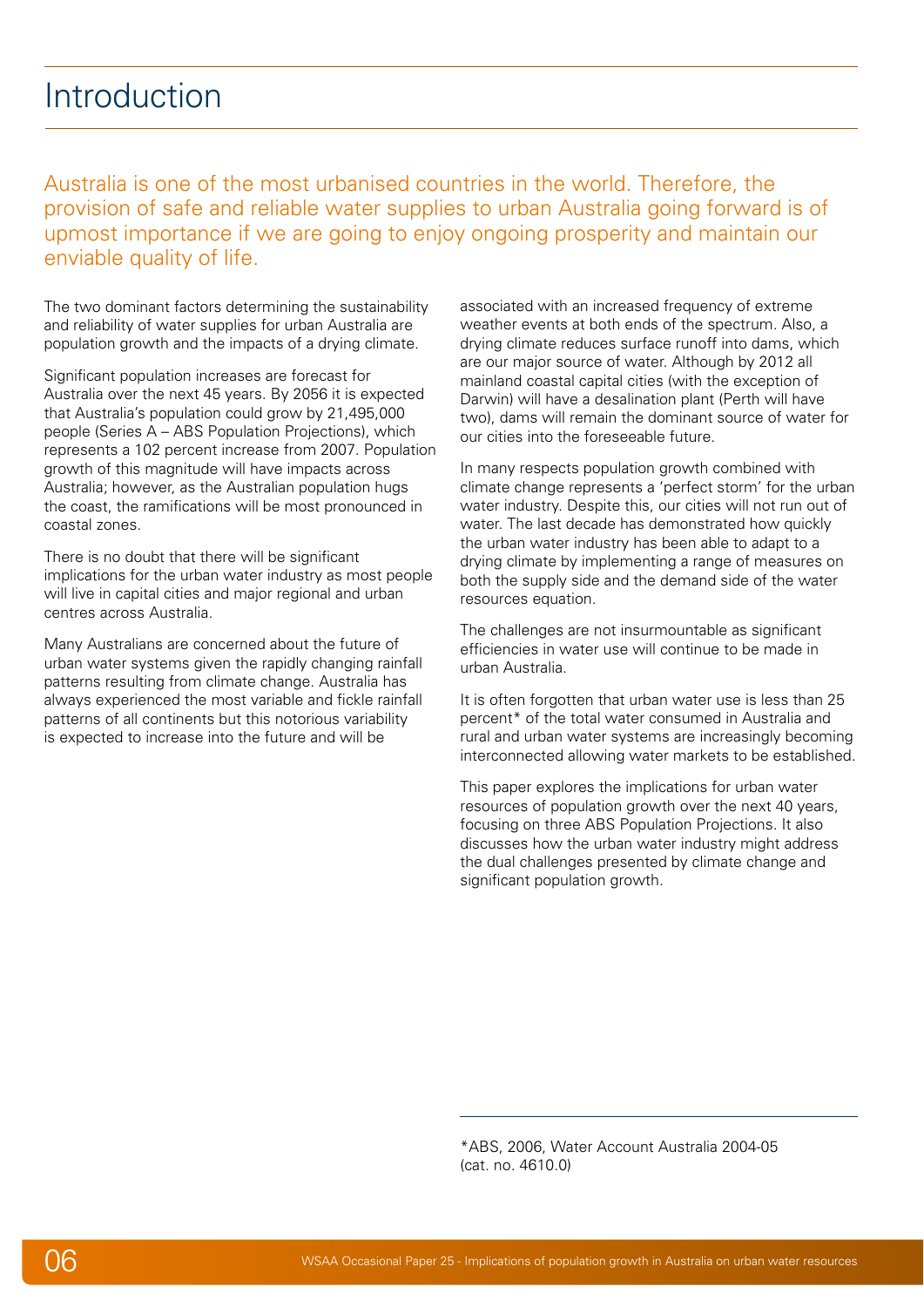# <span id="page-7-0"></span>Trends in water consumption

### **Recent trends in residential water consumption1**

The extent to which water efficiency in urban areas has been embraced is one of the great social revolutions to occur in Australian society over the last 10 to 20 years. Capital city residential water consumption continues to be very low compared with historical levels.

The following analysis of the volume of residential water supplied and per capita consumption demonstrates significant water savings despite strong population growth.

| Table 1 - Volume of residential water supplied (GL) |  |
|-----------------------------------------------------|--|
|-----------------------------------------------------|--|

|                 | 2002-03 | 2003-04 | 2004-05 | 2005-06 | 2006-07 | 2007-08 | 2008-09 |
|-----------------|---------|---------|---------|---------|---------|---------|---------|
| Canberra        | 40      | 31      | 31      | 34      | 32      | 26      | 27      |
| Sydney          | 388     | 346     | 330     | 321     | 317     | 293     | 321     |
| <b>Brisbane</b> | 95      | 97      | 102     | 72      | 61      | 52      | 55      |
| Adelaide        | 124     | 112     | 109     | 110     | 112     | 93      | 93      |
| Melbourne       | 242     | 268     | 264     | 273     | 249     | 228     | 223     |
| Perth           | 144     | 161     | 159     | 158     | 169     | 165     | 174     |
| Total           | 1,081   | 1,016   | 995     | 968     | 939     | 857     | 893     |

#### **The following key points can be deduced from Table 1:**

- The total volume of residential water supplied has decreased by 12 percent from 2003–04 to 2008–09. Over this period the population increased by 7.7 percent.
- The volume of residential water supplied has increased by 4 percent from 857 GL in 2007–08 to 893 GL in 2008–09, reflecting the relaxation of water restrictions in a number of capital cities which had reduced water consumption to unsustainably low levels.

If water consumption had remained at 2002–03 levels, an additional 224 GL would have been consumed in 2007– 08 year compared to what was actually consumed. To put this volume in perspective, 224 GL is similar to the water consumed by all households in Melbourne in 2008–09.

 $1$  Hobart and Darwin have been excluded from the capital city water consumption comparisons due to a lack of data. South East Queensland data is used for future projections rather than Brisbane data as South East Queensland is now linked with a water grid and can be considered as a single planning entity.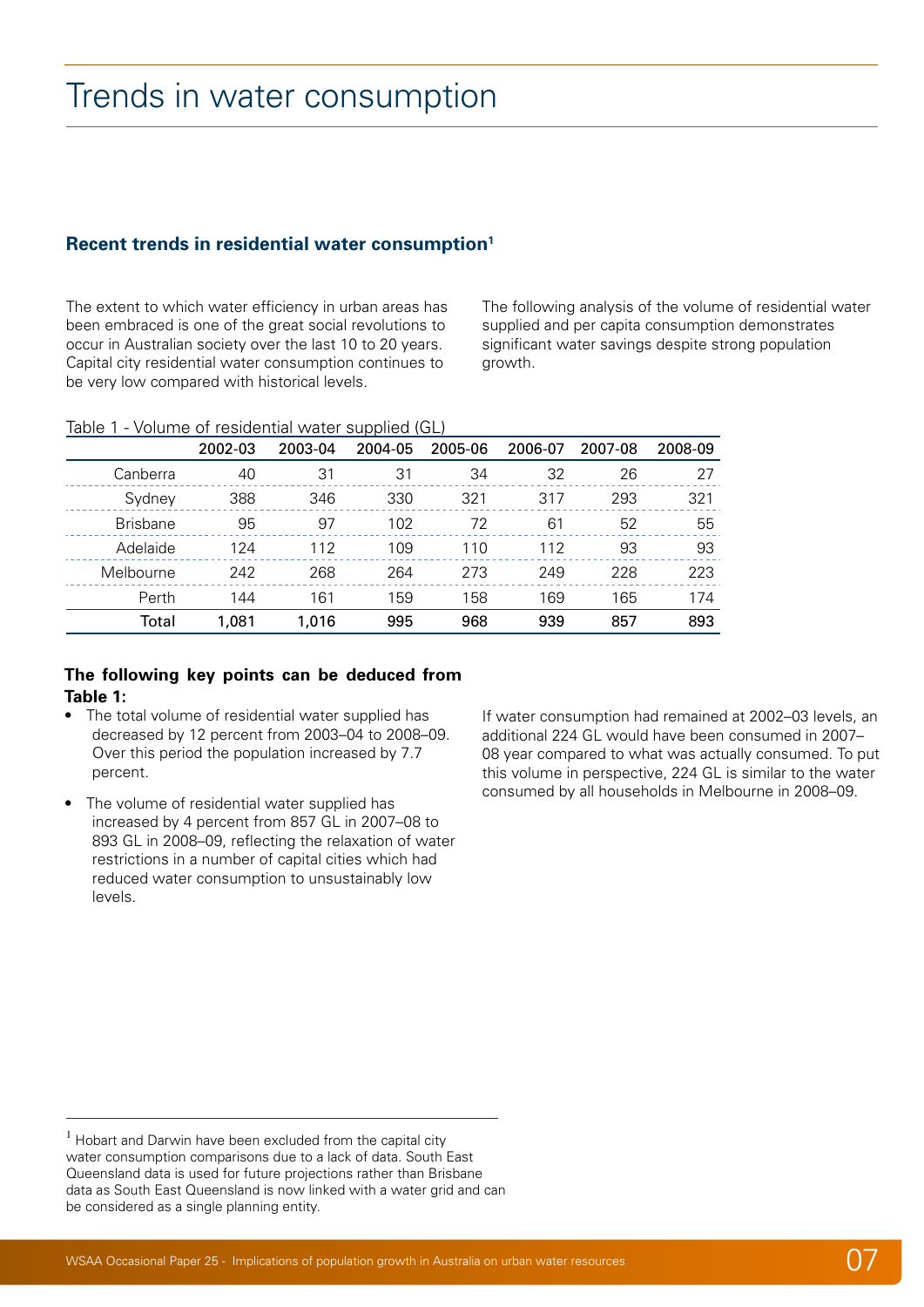|                 | 2003-04 | 2004-05 | 2005-06 | 2006-07 | 2007-08 | 2008-09 |
|-----------------|---------|---------|---------|---------|---------|---------|
| Canberra        | 97      | 94      | 104     | 95      | 76      | 79      |
| Sydney          | 83      | 78      | 75      | 74      | 68      | 74      |
| <b>Brisbane</b> | 102     | 104     | 73      | 60      | 51      | 53      |
| Adelaide        | 105     | 101     | 101     | 102     | 84      | 83      |
| Melbourne       | 77      | 74      | 75      | 68      | 60      | 57      |
| Perth           |         | 107     | 105     | 110     | 104     | 106     |

Table 2 - Residential water supplied per capita (kL)

#### **The following key points can be deduced from Table 2:**

- • Of the major capital cities, Perth has clearly the highest residential water supplied per capita which reflects its very hot summers, less stringent water restrictions relative to other cities, and sandy soils.
- • Brisbane has achieved almost 50 percent savings per capita since 2003–04 due to severe water restrictions but it is expected that per capita consumption will increase as restrictions are removed and consumption levels increase to more sustainable levels.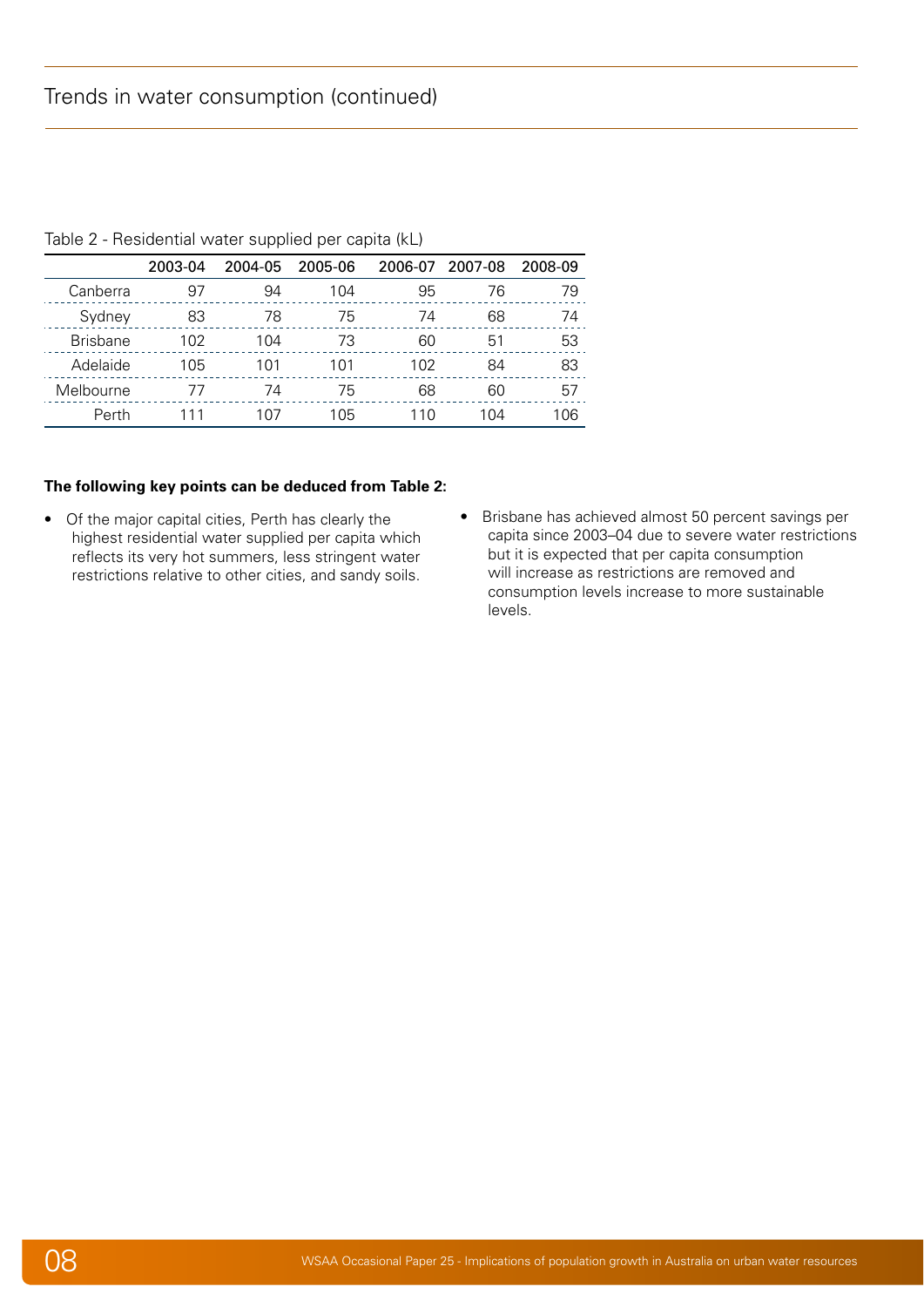### <span id="page-9-0"></span>**Recent trends in industrial and commercial water consumption**

Even though the commercial and industrial sector only consumes 20 to 30 percent of the urban water supplied to our cities and towns, this sector generates enormous gross domestic product for the Australian economy and represents a high value use of water.

The urban water industry has worked in partnership with the commercial and industrial sector to implement business efficiency programs to enable the sector to become more water efficient. Despite buoyant economic activity, the volume of industrial and commercial water supplied decreased by 2 percent from 368 GL in 2003–04 to 357 GL in 2008–09 (excluding South East Queensland). Industrial and commercial water supplied decreased by nearly 3 percent from 2007–08 to 2008–09.

Many industrial and commercial businesses have in recent years implemented water efficiency programs in response to water scarcity. The measures adopted have included water efficiency audits, water efficient appliances and equipment, behavioural change programs, rainwater tanks, internal recycling water projects, leak detection and installation of additional water meters (refer to 'WSAA Occasional Paper No. 23 Meeting Australia's water challenges - Case studies in commercial and industrial water savings' for examples of investment that has occurred in this sector to improve water efficiency)

### **Total urban water supplied**

The following table outlines the total volume of water supplied to households, the commercial and industrial sectors and all other water using sectors, such as local government, in Australia's major capital cities.

#### Table 3 - Total urban water supplied (GL)

|                           | 2003-04 | 2004-05 | 2005-06 | 2006-07 | 2007-08 | 2008-09 |
|---------------------------|---------|---------|---------|---------|---------|---------|
| Canberra                  | 49      | 48      | 52      | 48      | 41      | 42      |
| Sydney                    | 563     | 526     | 528     | 510     | 482     | 492     |
| South East<br>Queensland* |         |         |         |         | 215     | 223     |
| Adelaide                  | 166     | 166     | 151     | 156     | 139     | 138     |
| Melbourne                 | 433     | 431     | 438     | 402     | 370     | 360     |
| Perth                     | 228     | 225     | 231     | 240     | 240     | 250     |
| <b>Total</b>              |         |         |         |         | 1.486   | 1,505   |

\*Note total urban water supplied data is not available for South East Queensland for the period 2003-04 to 2006-07.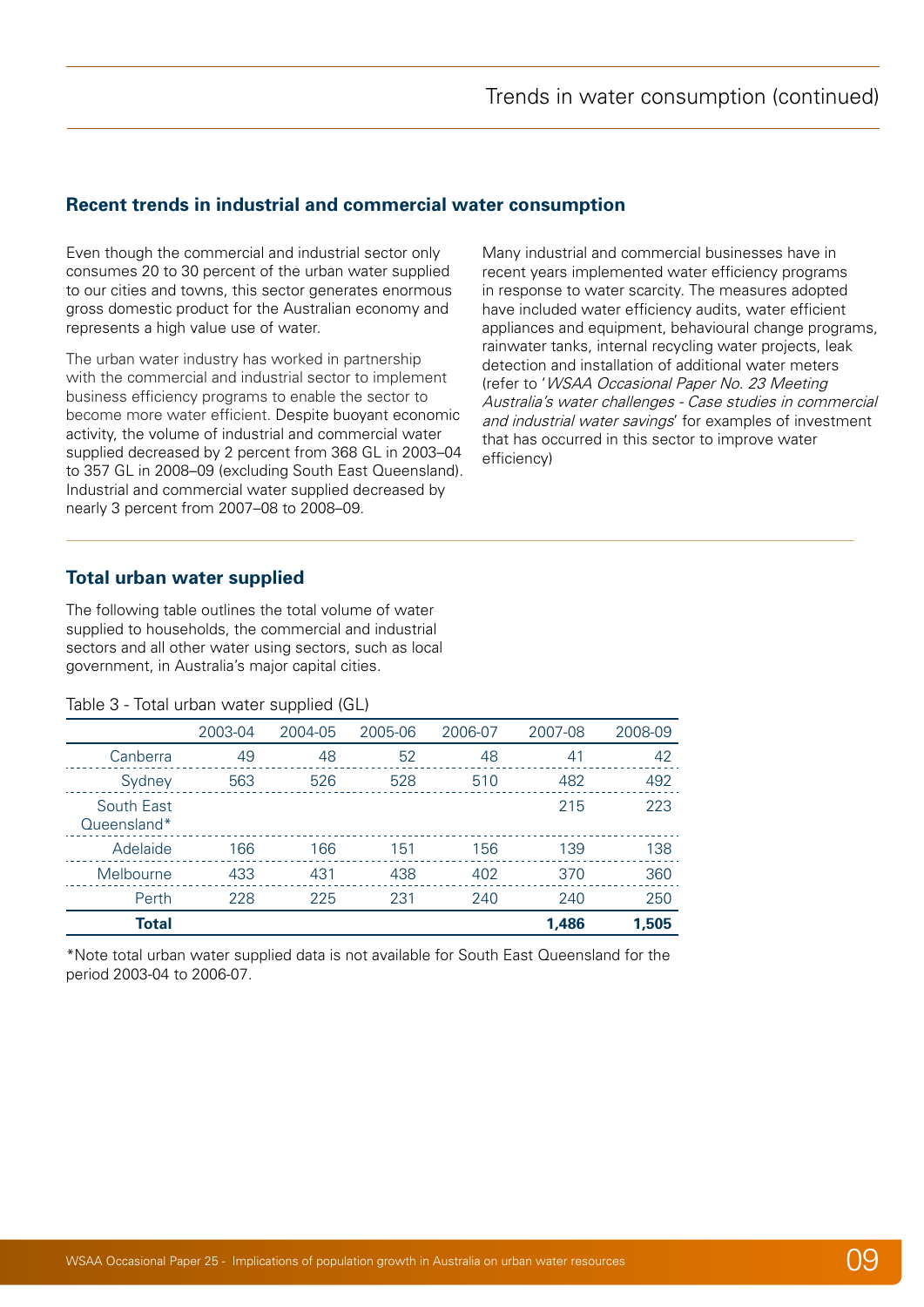# <span id="page-10-0"></span>Population projections

Rapid population growth is the major driver underlying projected increases in total urban water consumption within Australia's major capital cities. It is, therefore, critical that the most appropriate population projections are considered.

Population projections used here have been taken from the latest ABS projections published in September 2008, which include:

- **Series A** (high growth assumptions relating to fertility, life expectancy at birth, net overseas migration and net interstate migration)
- **Series B** (current trends in these variables)
- **Series C** (low growth assumptions in these variables) have been used to project urban water supplied.

Using all three series of population projections provides the widest range of potential impacts on urban water supplies.

The Water Services Association of Australia (WSAA) engaged Dr Bob Birrell from Monash University to provide the following advice relating to Australian population projections (see Appendix 1 for more extended analysis and commentary).

"The selection of appropriate population projections is difficult for two reasons. One is that the major components, net overseas migration and fertility have varied sharply in Australia's recent history. The second is that the Commonwealth and State governments which prepare population projections invariably assume that recent trends in migration and fertility will continue throughout the projection period. They are not equipped or empowered to ask questions about whether the numbers resulting are realistic in the light of the long term economic, political or environmental outlook.

- **"Series A** which has Australia reaching 39 million by 2050, and the Intergenerational Report projection which has the population reaching 35 to 36 million, are the two least plausible projections. ABS Series A, which assumes 220,000 migrants per year, is highly unlikely to be sustained.
- **"Series B** is more plausible and can be regarded as representing the high end of the projection spectrum. It is considered to be at the high end because of its net migration assumption. Though reflecting the recent upsurge, its net migration assumption of 180,000 per year is still very high by comparison with every year over the past three decades.
- **"Series C** is also plausible and can be regarded as a reasonable indicator of the lower end of the projection spectrum. Even though low by the standards of recent years, the 140,000 per annum net migration assumption is a reasonable one.
- "In the case of the three Intergenerational Reports (IGR) prepared by the Federal Treasury, which were published in 2003, 2007 and 2010, the demographic assumptions have altered to reflect the demographic policy setting prevailing at the time the projections were prepared. As a consequence the projections have changed radically over just seven years. The annual net overseas migration assumption was 90,000 per year for the 2003 projection, 110,000 for the 2007 projection and 180,000 for the 2010 projection. The fertility assumption has also increased since 2003, from  $1.6<sup>2</sup>$  in 2003 to  $1.7$  in 2007 and 1.9 in 2010. The population outcome for the base case in each of these sets of projections by 2042 was 25.3 million for IRG 2003, 27.8 million for IGR 2007 and 33.2 million for IRG 2010. In the case of IRG 2010, Australia's population is projected to reach 35.9 million by 2050."

Based on this analysis by Dr Birrell, **WSAA has chosen Series B and Series C as the most likely population projections.** Series A data is used and discussed throughout this paper as a means of showing how a more aggressive population increase would further impact on urban water resources.

 $^{2}$ The fertility figure used is the Total Fertility Rate (TFR). This is defined as the total number of births a woman would have over her child-bearing life if she repeated the propensity of women to give birth at each age in a particular year. It is a useful measure because it is not influenced by the age distribution of women. However it may be misleading as an indicator of long term fertility, that is the number of children a women has actually had over her child bearing life, because of variations in timing of births by age group. The TFR was low in Australia through the 1990s because during this decade many women in the twenties postponed having children. The recent increase in fertility to 1.9 is largely attributable to a 'catch-up' on the part of women who had earlier postponed having children.

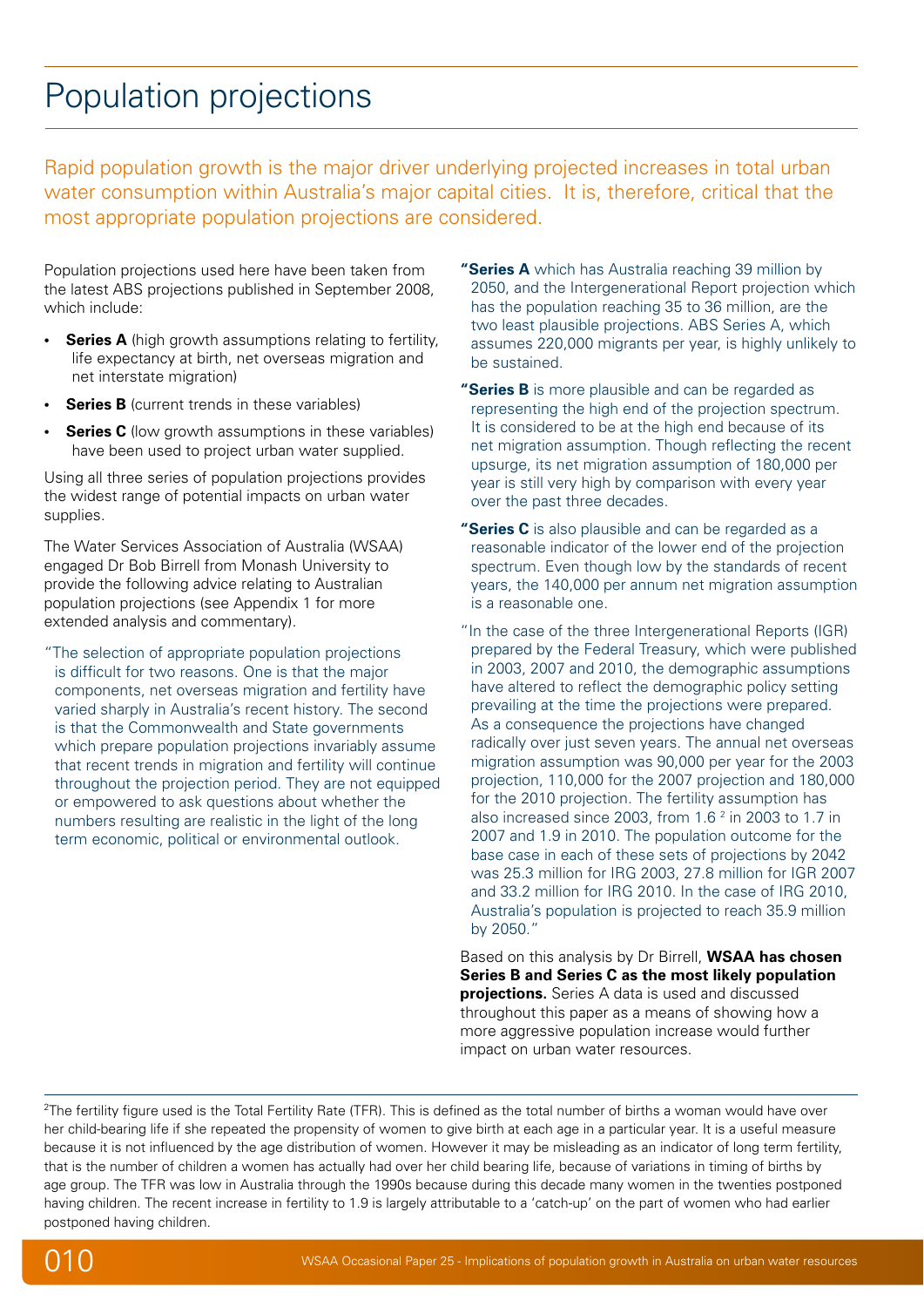|                                    | <b>Observed</b> | <b>Series A</b>                                   | <b>Series B</b> | <b>Series C</b> | <b>Series A</b> | <b>Series B</b> | <b>Series C</b> |
|------------------------------------|-----------------|---------------------------------------------------|-----------------|-----------------|-----------------|-----------------|-----------------|
|                                    | 2007            |                                                   | 2026            |                 |                 | 2056            |                 |
| Sydney *                           | 4 2 8 2.0       | 5 4 8 7.2                                         | 5426.3          | 5 3 5 8.2       | 7 649.0         | 6976.8          | 6 5 6 5 .2      |
| Melbourne                          | 3 743.0         | 5 2 7 2 . 3                                       | 5 0 38.1        | 4 8 6 1 . 7     | 7970.7          | 6 789.2         | 6 100.9         |
| Brisbane <sup>*</sup>              | 1819.8          | 2 908.0                                           | 2 681.1         | 2 4 6 5 . 6     | 4 9 5 5.1       | 3979.3          | 3 2 3 7 .0      |
| Adelaide                           | 1 145.8         | 1410.8                                            | 1 3 8 4 . 5     | 1 391.8         | 1848.5          | 1 651.8         | 1 623.7         |
| Perth                              | 1 518.7         | 2455.2                                            | 2 2 6 7 . 6     | 2 112.1         | 4 1 64.4        | 3 3 5 8.4       | 2815.5          |
| Australian<br>Capital<br>Territory | 334.1           | 462.5                                             | 416.5           | 373             | 683.2           | 509.3           | 374.2           |
| Hobart                             | 207.4           | 266.8                                             | 245.3           | 228.2           | 367.2           | 279.7           | 224             |
| Darwin                             | 117.4           | 189.3                                             | 165.2           | 142.4           | 334.9           | 243             | 169.2           |
| Total capital<br>cities            | 13 373.4        | 18 4 52                                           | 17 624.7        | 16933           | 27 973          | 23 787.5        | 21 109.6        |
| Australia                          | 21 0 15         | 28 7 23<br>$\lambda$ $\lambda$ $\lambda$ $\alpha$ | 27 236.7        | 25 971.9        | 42 510.4        | 35 470          | 30 906.1        |

#### Table 4: ABS population projections (000's)

3222.0 - Population Projections, Australia, 2006 to 2101

\*Note: ABS Brisbane population projections have not been used to develop total urban water supplied projections. High and medium population projections for Brisbane have been sourced from the Planning Information and Forecasting Unit (PIFU), Department of Infrastructure and Planning SEQ forecasts from 2006 to 2051; Queensland's future population 2008 edition.

\* Note: ABS population data is not the data for the Sydney Water area of operations, but accounts for the Sydney ABS statistical region.

#### **\*South East Queensland Population forecasts (000's)**

|                                 | Observed | <b>High Series</b><br><b>Series</b> |       | <b>Medium High Series</b> | Medium<br><b>Series</b> |
|---------------------------------|----------|-------------------------------------|-------|---------------------------|-------------------------|
|                                 | 2008     | 2026                                |       | 2056                      |                         |
| <b>South East</b><br>Queensland | 3,043    | 4,609                               | 4,204 | 7.015                     | 5,696                   |

Source: Planning Information and Forecasting Unit (PIFU), Department of Infrastructure and Planning SEQ forecasts from 2006 to 2051; Queensland's future population 2008 edition.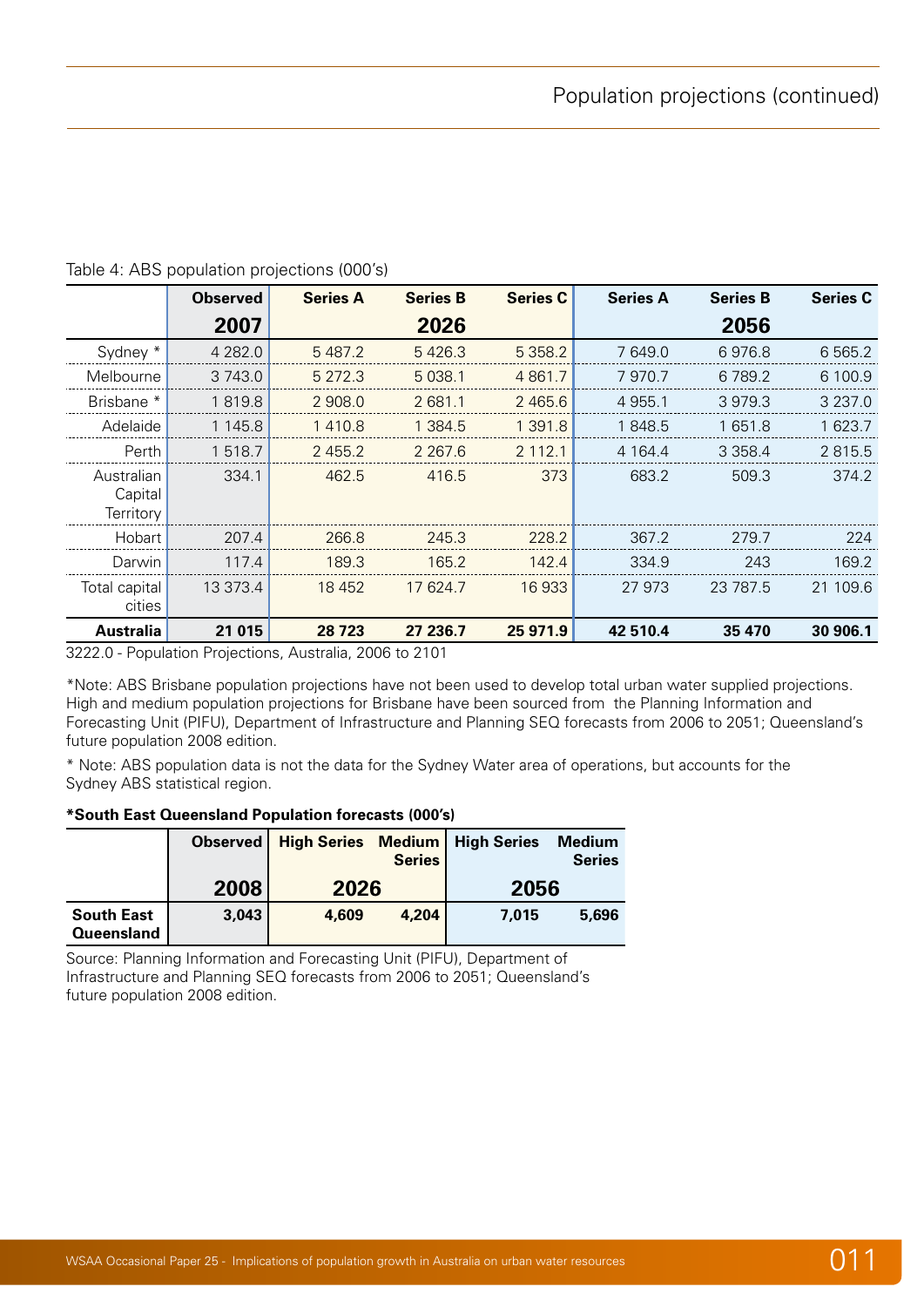# <span id="page-12-0"></span>Water consumption projections

# Assumptions used for projecting water consumption in the future

The water efficiency programs implemented by water utilities and governments have been very successful in reducing per capita water consumption over the last 10 to 15 years.

Although there are still many opportunities to further improve the efficiency in which water is used in our cities and towns, one must be cautious in thinking that the significant achievements of the past can be repeated in the future. In many respects the water efficiency 'low hanging fruit' has been harvested and future water efficiency measures are likely to be more expensive and intrusive on customers.

A major step change in improving water efficiency is only likely to occur through a significant technological development. Despite this, water utilities and governments will continue with programs to improve water efficiency.

The following consumption drivers are common to all capital cities and have been used to assist the projection of urban water consumption in the future:

## **Population growth**

Rapid population growth is the major factor underlying projected increases in residential water supplied (see earlier commentary on population projections).

## **Climate change**

An increase in water use is expected as the temperature impacts of climate change take effect beyond 2030, particularly the increase in the number of days above 30 degrees Celsius which might increase the amount of water required to keep gardens and parks alive; evaporative air conditioner use might also increase in response to higher temperatures.

## **The design of cities of the future**

The planning for the future expansion of our cities is often dominated by transport infrastructure needs with the assumption that water related infrastructure can always be easily installed. This is true to a certain extent but unless water planning is undertaken at the outset along with all the other infrastructure needs, many opportunities to introduce water sensitive features into our cities will be lost.

Concepts such as using urban areas as rainwater catchments, wetlands to purify stormwater runoff, allowing stormwater to percolate into the groundwater and reducing peak flows in waterways are difficult to achieve unless they are designed into the urban form and structure at the greenfields stage. Retrofitting after development occurs is generally a more expensive option.

It is essential that the urban water industry collaborate with all the stakeholders involved in planning for the growth of our cities to ensure that water sensitive related requirements are designed in at the outset. By doing this we will be better able to reduce our reliance on traditional water sources, build resilience into systems to cope with future climate and population shocks and more importantly create greener, more attractive and liveable cities.

## **Housing type and density**

The types of houses built in the future can influence water consumption, in particular the extent to which there are outdoor areas that require watering. In some capital cities in Australia outdoor water consumption represents nearly 50 percent of total household consumption. A denser city is likely to use less water for outdoor purposes.

## **Installation of water efficient appliances**

The increasing efficiency of appliances (partially driven by legislation) and the increasing uptake of these appliances will reduce water consumption. The Water Efficiency Labelling Standards Scheme (WELS), administered by the Commonwealth Government, has been highly successful in directing consumers to purchase water efficient products. Proposed mandatory minimum standards for washing machines and dishwashers will also assist in reducing water consumption.

#### **Water restrictions and permanent water saving measures**

The introduction of temporary water restrictions during extreme water scarcity periods are likely to be implemented as an option in a climate as variable as Australia's. There is no doubt that restrictions have worked to reduce water consumption but as the community continues to use water efficiently under permanent water saving rules and to use more efficient appliances, the potential impact and benefit of restrictions could be diminished. Harsh water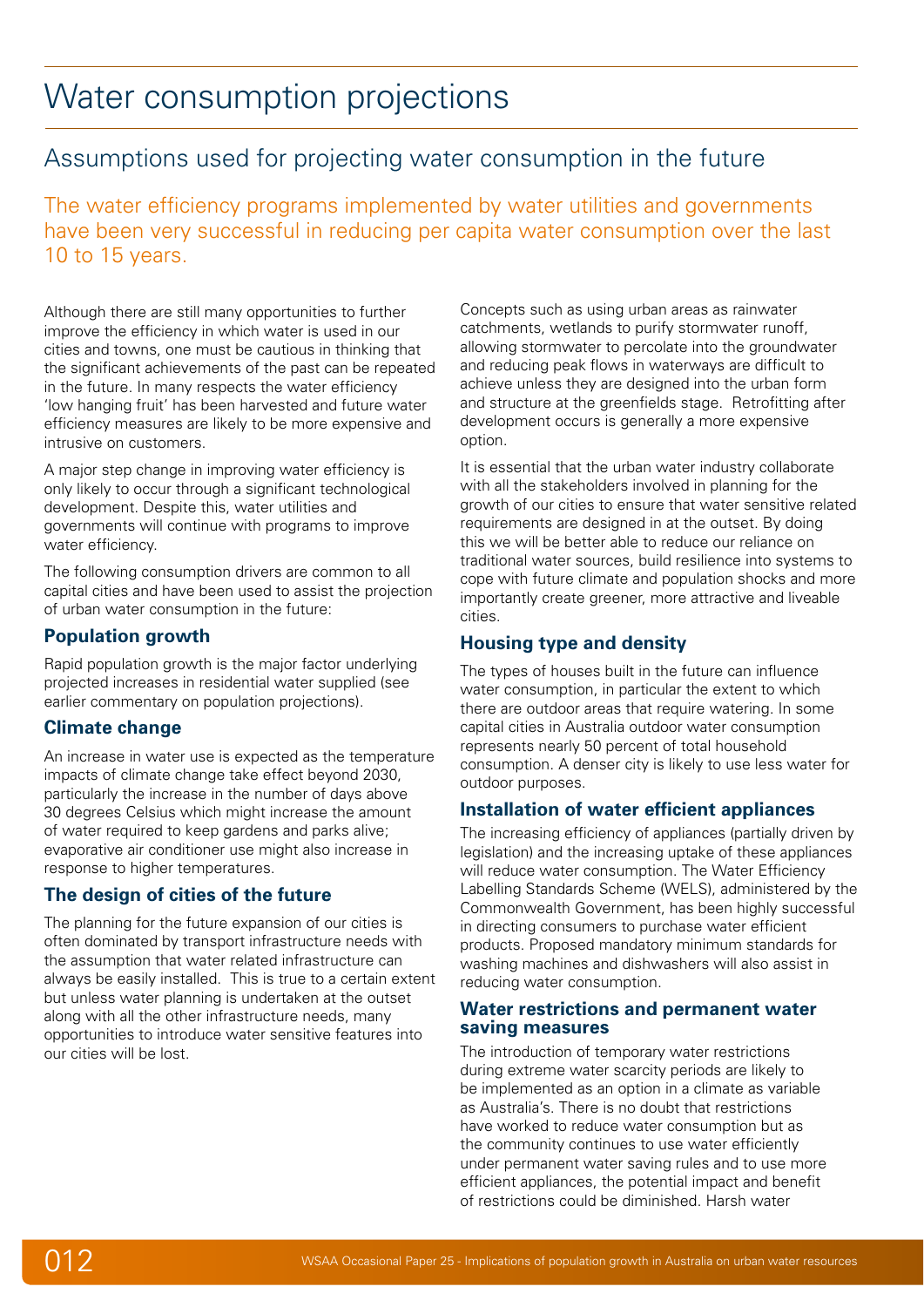<span id="page-13-0"></span>restrictions are not the vision of the urban water industry as restrictions impose costs and inconvenience on consumers and water saving rules are preferred to ensure good practices prevail, such as not using sprinklers in the middle of a hot day.

## **Increasing cost of water**

Traditionally water has been considered a resource that was insensitive to price but rising water prices are likely to result in stronger price signals for consumers particularly in the more discretionary outdoor use of water. The price increases proposed to pay for the new water security infrastructure are far more significant than inflation based increases of the past.

### **Economic growth**

The rate of growth of the Australia economy is likely to influence the extent to which water consumed by the industrial and commercial sectors will increase.

## **Changing demographics**

The fastest growing household type in Australia is single person dwellings. This is driven by a range of factors including the ageing of the baby boomers, a high divorce rate and people delaying marriage. The reason that this trend is important to the urban water industry is that with single person dwellings economies of scale are lost which can lead to higher per capita water consumption<sup>3</sup>. Studies show that if an additional person moves into a single person dwelling, water consumption only increases by 80 percent and subsequent people only use 50 percent of the amount of water consumed by one person. This is because clothes washing and dishwashing is done more efficiently with larger loads and garden watering remains the same.

 'WSAA Occasional Paper No.15 - Impact of Demographic Change and Urban Consolidation on Domestic Water Use', Page 10, Table 5 'Projected number of persons, number of households by lone person and other households and average household size and change 2001 to 2031 Melbourne'

### **Projected residential water consumption per capita for 2026 and 2056**

Taking into account all of the drivers that influence urban water consumption, expert water resource planners from the major capital city water utilities have undertaken an assessment of how consumption levels may change between now and 2026, and from 2026 to 2056. Given that water consumption trends are subject to many social, technological and environmental and town planning factors, projecting water consumption so far into the future is more an art than a science.

Selecting a base year for comparison with future years is also very difficult given varying levels of restrictions. For example, in 2009 Melbourne had much more severe water restrictions than many other capital cities.

Nevertheless, best endeavours have been applied to predicting per capita demand into the future so that population increase impacts can be fully assessed.

### Table 5: Residential water consumption kL per capita

|           | Actual<br>2009 | Projected<br>2026 | Projected<br>2056 |
|-----------|----------------|-------------------|-------------------|
| Sydney    | 74             | 70                | 63                |
| Melbourne | 57             | 63                | 59                |
| Brisbane* | 53             | 73/84             | 73/84             |
| Adelaide  | 83             | 85                | 71                |
| Perth     | 106            | 87                | 76                |
| Canberra  | 79             | 93                | 78                |

\* For SEQ (including Brisbane) as part of the 2009 SEQ Water Strategy there is a maximum residential per capita consumption daily planning target of 230 litres per person per day. This is the target that underpins the SEQ Water Strategy planning scenarios and would result in projections of 84 kL per capita. However, should consumption not increase above 200 litres per person, this would result in projections of 73 kL per capita consumption representing a saving of 11kL per year.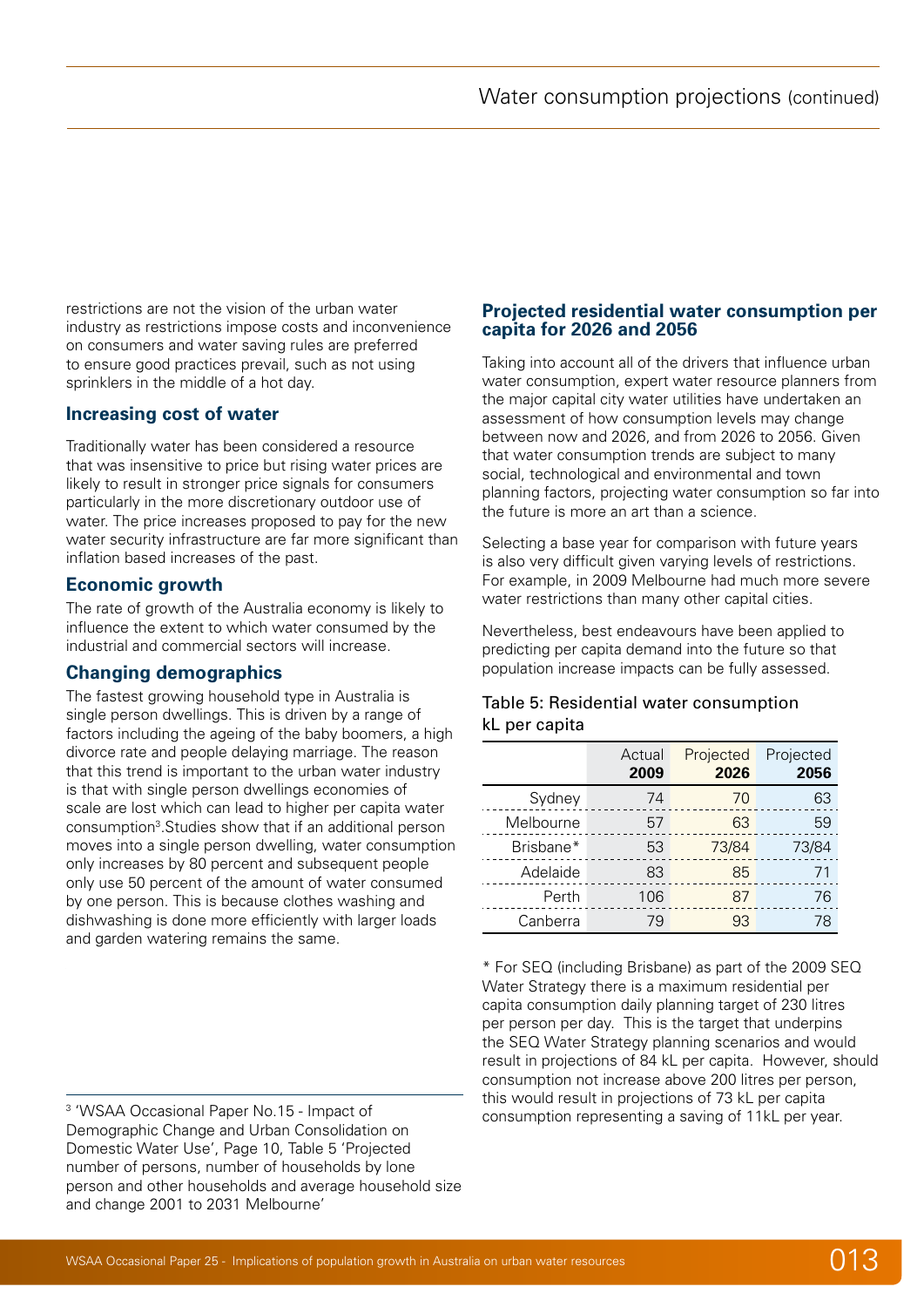<span id="page-14-0"></span>Per capita consumption for most capital cities is projected to increase or remain stable from 2009 to 2026. Capital cities such as Brisbane, Melbourne and Canberra have reduced their current per capita consumption to such exceptionally low levels as a result of the imposition of water restrictions and water consumption targets (under 60kL per capita per annum/165 litres per capita per day) that per capita consumption is projected to increase as restrictions are lifted.

Only Perth shows a significant projected decrease in per capita consumption from 2009 to 2026. This is due to the proposals in the 50 year plan recently released by Water Corporation for Perth and surrounds 'Water Forever towards Climate Resilience' which contains a range of water efficiency measures to reduce per capita water consumption by 25 percent by 2060.

From 2026 to 2056, all capital cities are projected to decrease per capita consumption or maintain 2026 levels due particularly to efficiency gains made through water efficient appliances and the expected trend to increased density living.

### **Projected total urban water consumption for 2026 and 2056**

Total urban water consumption comprises the sum of residential water, commercial, municipal and industrial water and other water consumed (includes estimated non-metered water supplied).

The following projections clearly identify how significant increases in population will place additional demand on available sources of water supply (see Appendix 2 for the methodology used to create 2026 and 2056 projections).

From 2009 to 2026, total urban water consumed is projected to increase by 49% (Series A), 42% (Series B) and 39% (Series C). The projected gap between the volume of water supplied in 2008/09 and the increased volume of water consumed is 737GL (Series A), 631GL (Series B) and 581GL (Series C).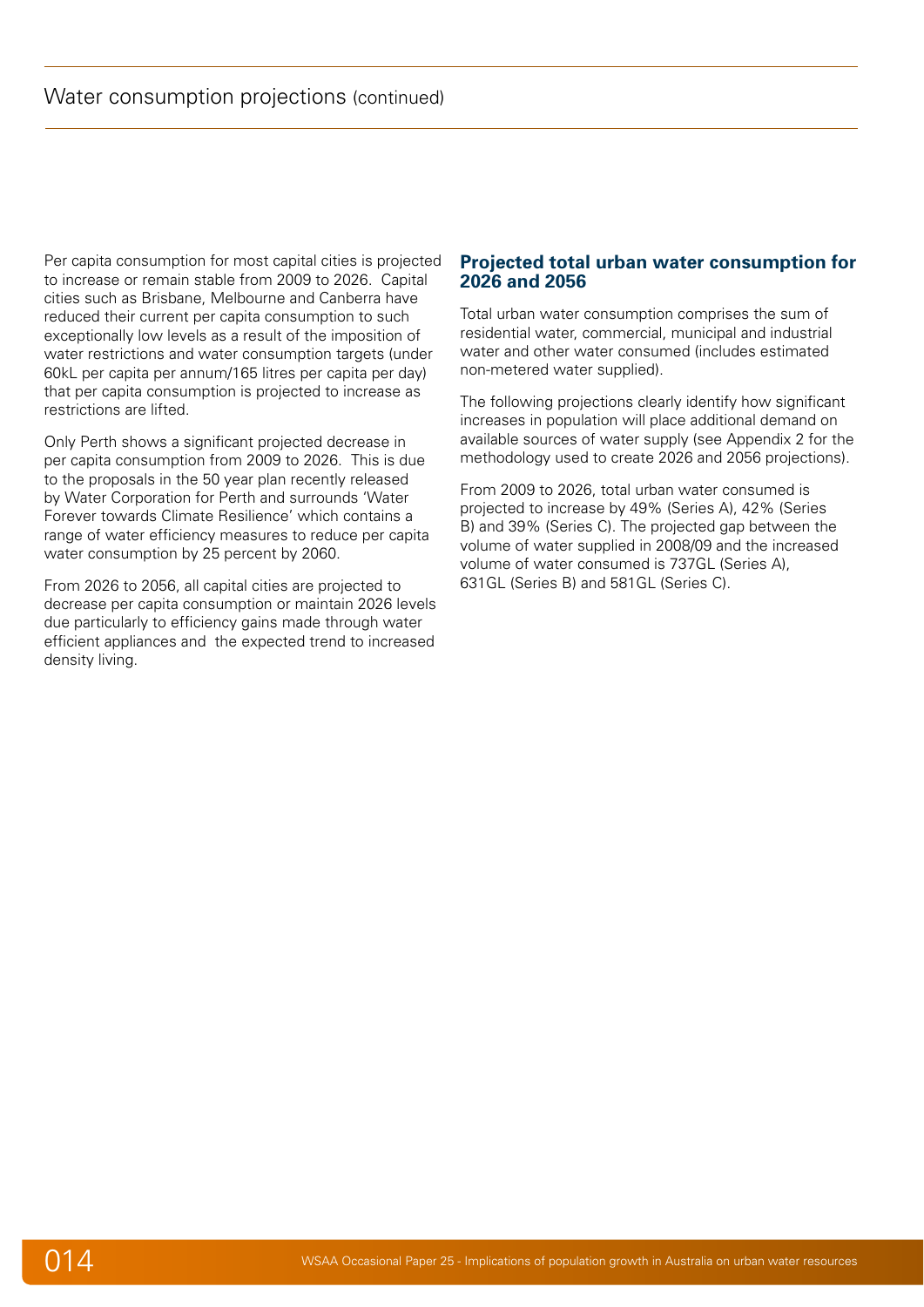| 2026                  | <b>Actual</b><br><b>2009 GL</b> | <b>Series A</b><br>GL | <b>Series A</b><br>% change<br>from 2009 | <b>Series B</b><br>GL | <b>Series B</b><br>% change<br>from 2009 | <b>Series C</b><br>GL | <b>Series C</b><br>% change<br>from 2009 |
|-----------------------|---------------------------------|-----------------------|------------------------------------------|-----------------------|------------------------------------------|-----------------------|------------------------------------------|
| Sydney                | 492                             | 620                   | 26%                                      | 613                   | 25%                                      | 605                   | 23%                                      |
| Melbourne             | 360                             | 535                   | 48%                                      | 511                   | 42%                                      | 494                   | 37%                                      |
| South East Queensland | 223                             | 536                   | 141%                                     | 494                   | 122%                                     | 494                   | 122%                                     |
| Adelaide              | 138                             | 178                   | 29%                                      | 174                   | 26%                                      | 175                   | 27%                                      |
| Perth                 | 250                             | 308                   | 23%                                      | 284                   | 14%                                      | 265                   | 6%                                       |
| Canberra              | 42                              | 66                    | 57%                                      | 59                    | 41%                                      | 53                    | 27%                                      |
| <b>Total</b>          | 1,505                           | 2,242                 | 49%                                      | 2,136                 | 42%                                      | 2,086                 | 39%                                      |

### Table 6: **2026** Projected total urban water consumption (GL)

**Note:** South East Queensland 2026 projections have been sourced from the 2009 South East Queensland Water Strategy. No low growth population projection has been formulated within the 2009 South East Queensland Water Strategy. Therefore, the medium series (equivalent to Series B) has also been used for Series C in the table above.

73kL per capita consumption has been used to develop 2026 South East Queensland projections. If 84kL per capita consumption had been used, the following projected volumes for 2026 would be: Series A 591GL, Series B 545GL and Series C 545GL.

| 2056                  | <b>Actual</b><br>2009 GL | <b>Series A</b><br><b>GL</b> | <b>Series A</b><br>% change<br>from 2009 | <b>Series B</b><br>GL | <b>Series B</b><br>% change<br>from 2009 | <b>Series C</b><br><b>GL</b> | <b>Series C</b><br>% change<br>from 2009 |
|-----------------------|--------------------------|------------------------------|------------------------------------------|-----------------------|------------------------------------------|------------------------------|------------------------------------------|
| Sydney                | 492                      | 778                          | 58%                                      | 709                   | 44%                                      | 668                          | 36%                                      |
| Melbourne             | 360                      | 760                          | 111%                                     | 647                   | 80%                                      | 582                          | 61%                                      |
| South East Queensland | 223                      | 848                          | 281%                                     | 693                   | 211%                                     | 693                          | 211%                                     |
| Adelaide              | 138                      | 194                          | 41%                                      | 174                   | 26%                                      | 171                          | 24%                                      |
| Perth                 | 250                      | 456                          | 83%                                      | 368                   | 47%                                      | 308                          | 23%                                      |
| Canberra              | 42                       | 81                           | 95%                                      | 61                    | 45%                                      | 45                           | 7%                                       |
| Total                 | 1,505                    | 3,117                        | 107%                                     | 2,652                 | 76%                                      | 2,466                        | 64%                                      |

#### Table 7: **2056** Projected total urban water consumption (GL)

**Note:** South East Queensland 2056 projections have been sourced from the 2009 South East Queensland Water Strategy. No low growth population projection has been formulated within the 2009 South East Queensland Water Strategy. Therefore, the medium series (equivalent to Series B) has also been used for Series C in the table above.

73kL per capita consumption has been used to develop 2056 South East Queensland projections. If 84kL per capita consumption had been used, the following projected volumes for 2056 would be: Series A 933GL, Series B 762GL and Series C 762GL.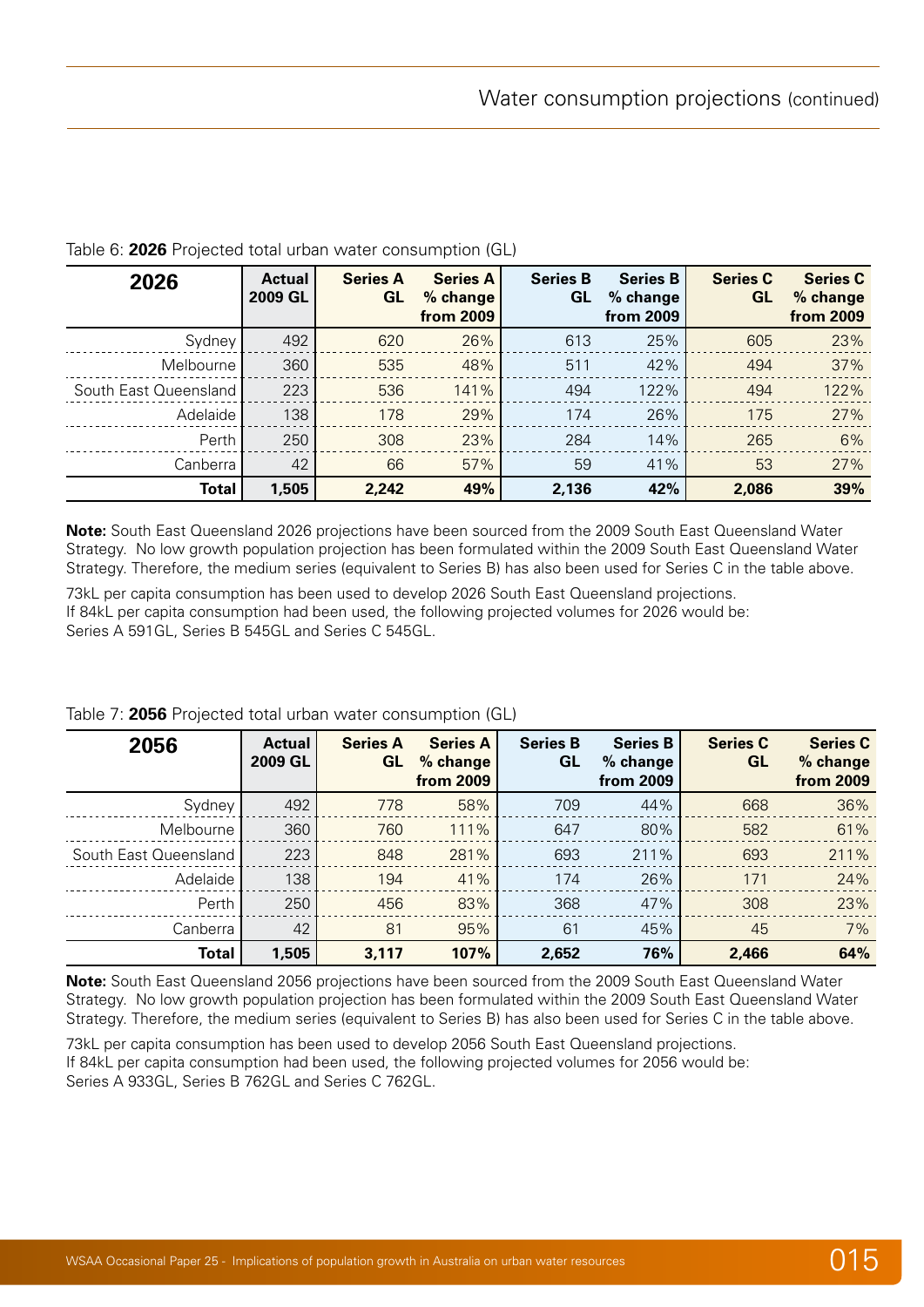# <span id="page-16-0"></span>**Discussion**

Not surprisingly, all three scenarios result in significant additional water demand and water supply for urban Australia by 2026 and, in particular, 2056 if no investment is undertaken to develop new sources of water and water efficiency programs fail to deliver further per capita reductions.

**Series A**, which is considered the most aggressive and least plausible of the ABS population projections, results in additional demand of 1612GL in 2056, which is more than double the volume of water consumed by the major capital cities in 2008–09.

**Series B**, which is considered the most plausible population projection, results in additional demand of 1147GL in 2056, which represents a 76 percent increase in the water consumed in the major capital cities in 2008–09.

**Series C**, of course results in the lowest additional demand of 961GL in 2056, which still represents a 64 percent increase in the volume of water consumed by the major capital cities compared to 2008–09.

The reality is investment will be undertaken over the next 40 to 50 years on both the demand and supply sides to ensure that our cities do not run out of water. The last 10 years demonstrates the capability of the urban water industry to rapidly adapt and invest in new water sources to mitigate the significant risks now posed by a drying climate and population growth.

#### **The response to date**

At the start of this century urban Australia was almost completely dependent on surface runoff into the dams as the sole source of water. This is a very high risk option in an era of climate change. When the signals became pronounced that climate change would result in a drying climate, the industry began to invest in new sources of water that were not reliant on rainfall, such as desalination. Perth was the first State to invest in a desalination plant at Kwinana (which was completed in November 2006) and by 2012 five more desalination plants will be operational across Australia, resulting in a potential capacity of 674GL per annum if these plants are upgraded to their potential full capacity. This volume of water would almost alone meet the additional demand at 2026 even using the most aggressive population growth projections contained in Series A. This assumes there are no further significant reductions in rainfall. Other sources of water, such as recycled water, groundwater and rural to urban water trading, have also been developed to create more resilient and robust urban water supply systems.

When anyone makes a prediction into the future they become 'a hostage to fortune' and invariably these predictions prove to be incorrect. Therefore, it is not possible to accurately predict what water supply options and water efficiency measures will be adopted over the next 40 years to ensure that urban Australia can cater for the projected increases in population. This highlights the need to be adaptable to changing circumstances in the design, the resilience, and operation of our water systems.

**Permanent water restrictions are not the solution** As previously stated, the two most difficult areas to predict are climate change and per capita consumption of water. The analysis undertaken by the water utilities shows that between 2008–09 and 2026 per capita consumption generally rises, with Sydney remaining relatively stable. Perth is expecting a significant reduction which will make its water use per capita more comparable with other Australian cities.

Some people might call on governments to implement permanent water restrictions in an effort to reduce the demand for water out to 2056. There is little doubt that temporary restrictions are useful to address extended dry spells and can defer significant expenditure. However they have an economic impact on water using businesses and effect social amenity and should not be used as a permanent solution. If permanent water restrictions are in place when you enter a severe dry period you have no emergency options to implement as they are part of the normal demand management program. The very low water per capita water consumption now experienced in a number of capital cities is artificially low due to restrictions.

In the long term lower level water saving rules are a low cost sensible way to promote ongoing water efficient behaviour.

Modest increases in per capita consumption should not be viewed as a negative as the prudent use of water in our cities and towns creates wealth (e.g. the nursery and garden industry) and adds greatly to the ability of householders to enjoy gardening and, at the same time, improves the livability of our cities and towns by keeping sports fields and public open spaces adequately irrigated. Recent experiences in cities where water restrictions have been removed and replaced with water saving rules indicate that the subsequent increase in per capita consumption is quite modest and is nowhere near the level of consumption that was experienced four to five years ago, let alone several decades ago.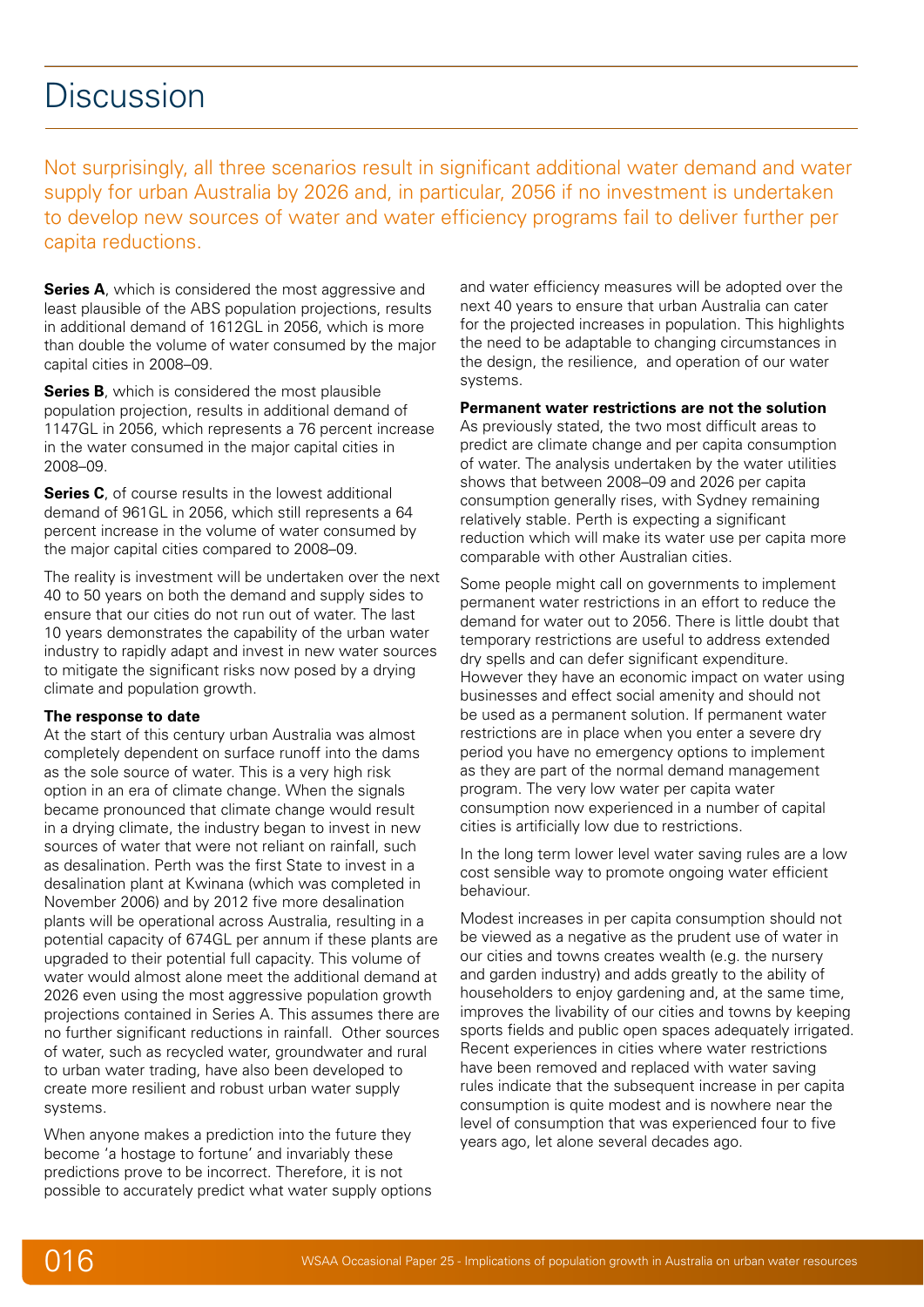#### **Water prices rising**

Water consumers across Australia are now experiencing quite significant increases in water prices to pay for the new infrastructure that is being constructed to mitigate the risks associated with climate change. It is too early to make a call on whether water demand will become more elastic to price as the price of water increases. Outdoor use of water has always been more elastic to price than indoor use and the strongest price signals will probably apply to the outdoor use of water. High water prices by themselves are unlikely to be the key to reducing per capita water consumption due to the largely inelastic nature of internal water use for essential needs such as clothes washing and hygiene. Also, the power of price as a signal is reduced for tenants and householders who either don't receive a water bill or are able to obtain a concession from their State Government. The introduction of intelligent networks in the future may include 'smart meters'. This could lead to more innovative tariffs providing choices to customers. Smart meters may also enable time of use tariffs which potentially could shift some water consumption to off peak periods.

#### **Technological advancement**

Over recent decades there has been tremendous advancement in urban water management through the use of technology, which has delivered the modern and efficient wastewater and water systems that exist today. In the past 40 years enormous technological advances have been made in water supply and wastewater systems. For instance, 40 years ago, membranes, microfiltration and reverse osmosis were not known, SCADA systems did not exist or at the very best were rudimentary, water and wastewater treatment was elementary, and most customers were not metered and paid for water on the basis of the value of their property.

The extent of past change indicates what we might experience over the next 40 years. It is highly likely that we will witness significant technological developments that will enable water engineers to implement systems, processes and solutions that current day water engineers can only dream about.

One of the certainties of the next 40 years is that climate change will remain the 'X' factor for water resources planners. The extent to which climate change increases evaporation, the climate becomes more variable and extreme weather events becoming more common, all adds up to a planning environment that is both complex and uncertain.

Technology advancements are also likely on the demand side with the potential for a number of current household water uses to become waterless. The design of new suburbs and the renovation of existing suburbs must take into account the concept of integrated water

management at the outset. Our cities of the future will require us to capture as much water as possible to enable them to continue to be green and attractive places to live, work and play.

The implications of a low carbon economy are also likely to present opportunities and challenges for water resource planners. For instance, the urban water industry has the ability to generate renewable sources of energy such as using biogas produced at wastewater treatment plants to generate electricity. Likewise, mini hydro electricity generators are being installed in water distribution systems.

On the other hand, the new sources of water being developed such as desalination and recycled water are far more energy intensive than traditional water supply systems which comprised water flowing by gravity from dams into the water distribution systems.

#### **Key principles of water resource planning**

Water resource plans for capital cities and major urban centres have been developed over the last decade to ensure reliable and safe water supplies in the context of a drying climate and population growth.

Some of these plans already have a horizon of 40 to 50 years into the future.

Although it is inevitable that these plans will need to be amended to take into account myriad changes in context, such as population growth, nevertheless they provide a sound basis for planning in uncertain times.

History shows that major investment in new infrastructure is triggered by sudden low inflow events and low storages. Future planning and investment should have a long term horizon so that an extreme event does not result in the need to introduce severe water restrictions.

The water resource plans for the major capital cities and the planning horizons are as follows:

**Adelaide:** 'Water for Good' - 50 years,

**Perth and surrounds: 'Water Forever' - 50 years, Sydney:** 'Metropolitan Water Plan' - to be updated in 2010 with a 50 year horizon,

**South East Queensland:** 'South East Queensland Water Strategy' - 2050, **Melbourne:** 'Our water, our future',

**Canberra:** 'Think water, Act water' - 2050.

Given the great uncertainty that now exists and the extent of uncertainty is likely to increase in the future, there are a number of important principles that must be adopted when planning for the future water requirements for urban Australia. They are as follows: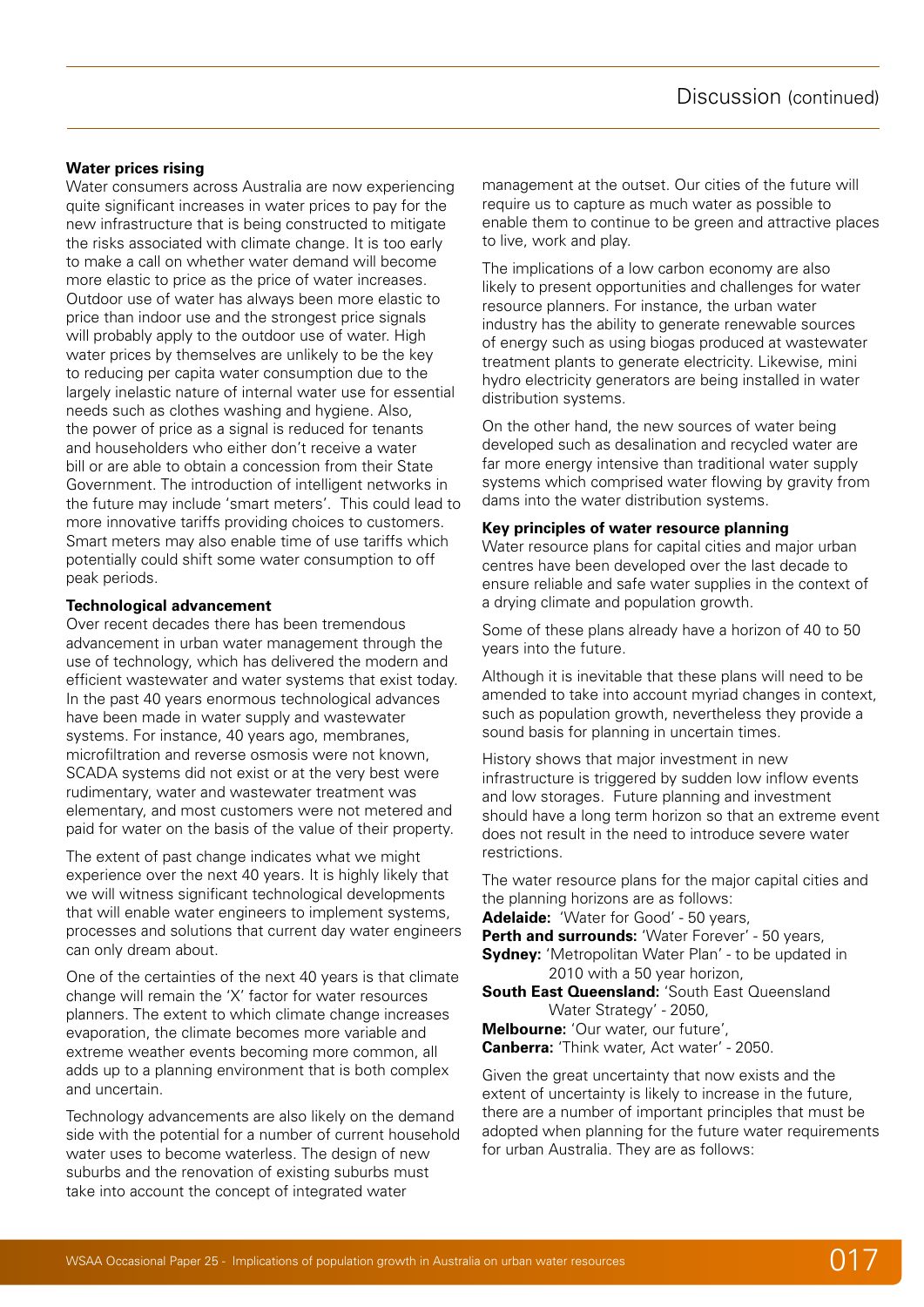- <span id="page-18-0"></span>1. Robust water resource planning processes – it is essential that robust water resource plans exist for each of Australia's capital cities and major regional centres. Given uncertainty, these plans must be reviewed on a regular basis to take into account the changing contexts –whether it be climate, social values or technological developments. These planning processes must also ensure that the health of our river systems is protected.
- 2. The continued development of a diverse portfolio of water supply options to mitigate the impacts of climate change – even though it is not possible to predict precisely what sources of water will be included in any given portfolio, the principle of spreading water resources risks over multiple sources of water is immutable.
- 3. It is almost certain that water will remain the quintessential environmental, social and political resource. Because of this, robust stakeholder and community engagement will need to be conducted on all water resource planning processes.
- 4. The design of our homes, suburbs and commercial developments will need to factor in water elements at the outset rather than having to 'bolt on' water sensitive solutions as an afterthought.
- 5. Innovation and adaptation will be essential so that the benefits of new technology and new research outcomes can be implemented quickly and efficiently.

## **Case study: How desalination and recycled water are increasingly important sources of water**

Six desalination plants will be operational in Australian capital cities within three years. As the diagram below clearly shows, these newly constructed desalination plants have the capacity to supply up to 674 GL of water.

From the earlier analysis, the projected increase in urban water demand from 2009 to 2026 is 736GL (Series A), 630GL (Series B) and 580GL (Series C).

the plants ever need expanding.

great virtue of desalination is that it is a reliable

Therefore, desalination will be able to provide a significant proportion of the additional for water up to 2026. It must be stressed that desalination will be an important source of water going forward, but it is unlikely to be the panacea. For instance, desalination is generally only an option for coastal cities. A diversified portfolio of water supply sources will provide the greatest protection against climate change risks and ensure a reliable and sustainable water supply into the future.  $\alpha$  |

|                |              | This represents 35% of capital city<br>water consumption in 2007-08 | This represents 49% of capital city<br>water consumption in 2007-08 |                    |
|----------------|--------------|---------------------------------------------------------------------|---------------------------------------------------------------------|--------------------|
|                | <b>Total</b> | 484,000                                                             | 674,000                                                             |                    |
| Adelaide       | Port Stanyac | 100,000                                                             |                                                                     | Dec 2012           |
|                | Binninyup    | 50,000                                                              | 100,000                                                             | 2011               |
| Perth          | Kwinana      | 45,000                                                              |                                                                     | Completed          |
| South East Old | Tugan        | 49,000                                                              |                                                                     | Completed          |
| Melbourne      | Wonthaggi    | 150,000                                                             | Up to 200,000                                                       | 2011               |
| Sydney         | Kurnell      | 90,000                                                              | 180,000                                                             | Completed          |
| City           | Location     | Capacity<br>(ML/annum)                                              | Ability to<br>increase<br>capacity (ML/<br>annum)                   | Completion<br>date |

Case study continued on next page  $\mathcal{G}$  shows that the volume of recycled water  $\mathcal{G}$ case study continued on next page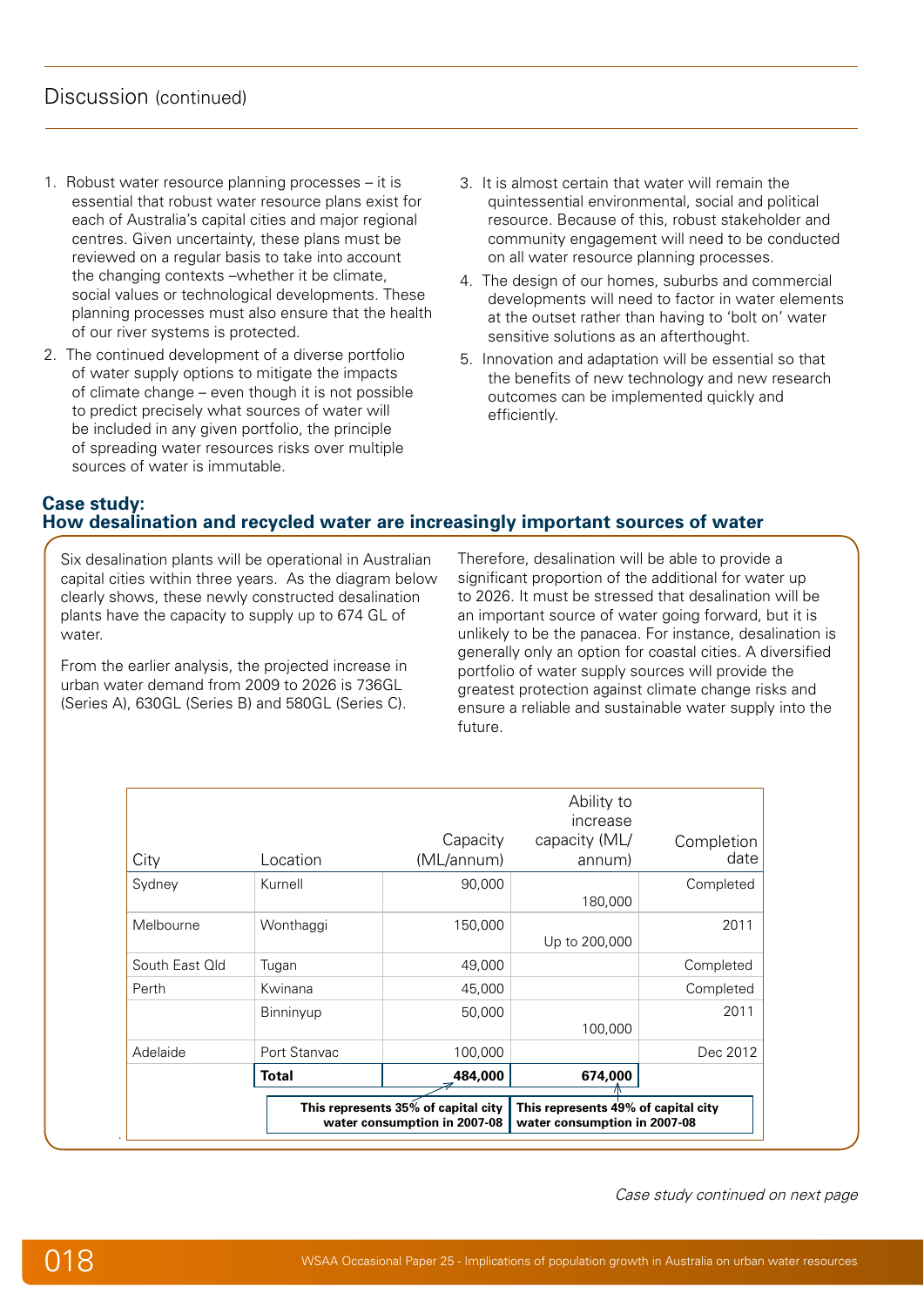### **Case study** (continued from previous page) **Recycled water in Australia**

Recycled water is becoming an increasingly important source of water for urban Australia. Since 2002 the volume of water recycled by the urban water industry has increased by over 120 percent. The 173 gigalitres of recycled water produced in 2008/09 by the major urban water utilities is equivalent to the total water supplied to all households in Perth in 2008/09. Major capital cities have increased the volume of water recycled by a staggering 52 percent in the three years between 2005/06 and 2008/09.

To date recycled water schemes have only supplied water for non-drinking purposes such as irrigation of sports fields and parks, commercial and industrial uses and for third pipe systems supplying households with recycled water for garden watering and toilet flushing. Recycled water is also being used to provide environmental flows to stressed river systems.

As explained in WSAA Position Paper No. 2 'Refilling the Glass – exploring the issues surrounding water recycling in Australia', the position of our major capital cities on the coast can be a significant impediment to the wholesale production of recycled water. As the wastewater treatment plants where recycled water is produced are generally at the lowest point in the catchment to take advantage of gravity, recycled water often has to be pumped significant distances uphill to areas where it can be used. This can result in recycled water being a very expensive and energy intensive source of water.

Inland regional cities and towns have many more options available for using large volumes of recycled water for purposes such as horticultural and agricultural irrigation. For instance, Western Water in Victoria recycles 77 percent of the total wastewater treated.

Up to this point, none of the water recycling schemes supplies water to potable water systems even though systems have been built in South East Queensland that would allow this to happen.

It is essential that data from all the existing water recycling plants is collated so that industry can point to a solid track record of treatment plant performance which will assist in building community confidence in recycled water.

Water security will become an increasingly important issue in the future and, as technology advances and new recycled water schemes prove safe and viable, the use of recycled water for indirect potable reuse will be inevitable.

While significant amounts of recycled water are being used across Australia, in order to make full use of this resource over the coming decades we will need to address blending this water with traditional drinking water sources. If this is to happen, the urban water industry will need to begin working closely with the community and key stakeholders to build trust in recycled water systems and assure the community that risks can be managed. Indirect potable recycling will not always be the optimal or preferred water supply choice and, for many utilities, using recycled water for purposes other than replenishing drinking water supplies may remain a preference. However, with innovation, leadership and commitment to maintaining public health and safety, indirect potable recycling will come to be considered a legitimate source water option to be included in a diverse portfolio of water sources.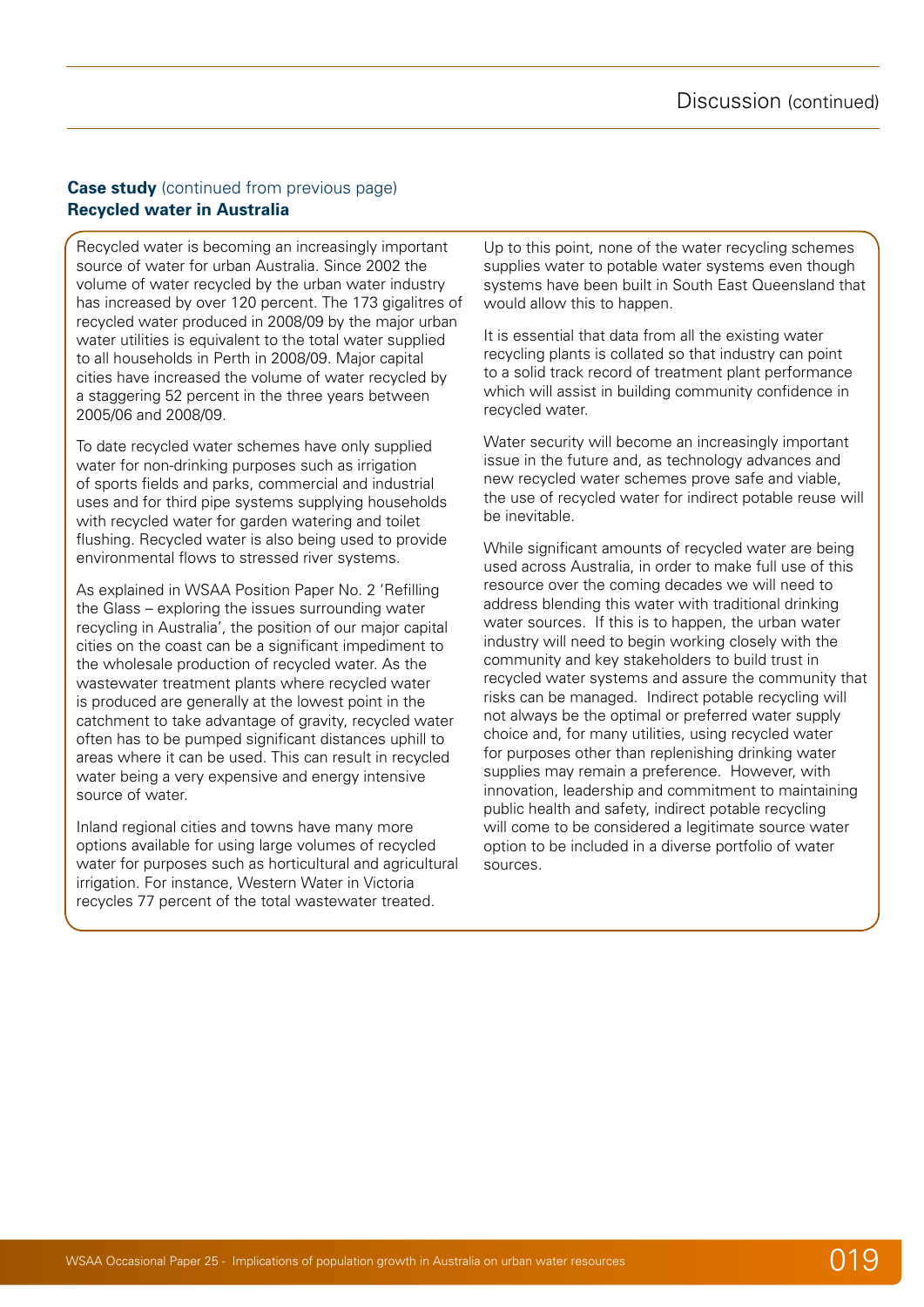# <span id="page-20-0"></span>Conclusion

As we have shown in this paper, the gap between supply and demand will be large if new water sources are not developed for urban Australia. However, the urban water industry has demonstrated over the past ten years its ability to adapt to climate change and to implement significant capital intensive projects to develop new sources of water. The industry is well positioned to adapt to higher population growth through the development of a diverse portfolio of water supply sources and sophisticated water efficiency strategies.

The urban water industry is well placed to implement programs and capital investments that will be necessary to meet increasing demand for water as the Australian population grows and climate change makes rainfall supply less reliable.

A long term planning horizon exists for water utilities to continue to proactively respond to the key drivers of consumption and climate change. The urban water industry needs to consider and plan for all population growth scenarios to ensure future water security.

High quality water resource plans, reviewed on a regular basis involving all stakeholders is likely to be the only approach that will ensure reliable and sustainable supplies of urban water going forward, regardless of the magnitude of population growth that Australia experiences. The backbone of these water resource plans will always be water efficiency measures supported by the development of new water sources including recycled water, desalination, rural to urban water trading, groundwater, stormwater, rainwater tanks and dams.

The urban water industry must collaborate with all stakeholders involved in the planning for the growth of our cities to ensure that water sensitive aspects are designed into the city form at the outset. In this way we will be able to create greener, more attractive and sustainable cities of the future.

The task of supplying potentially 21.5 million additional people with reliable and safe water supplies by 2056 will not be easy, but it will be done provided all stakeholders work together.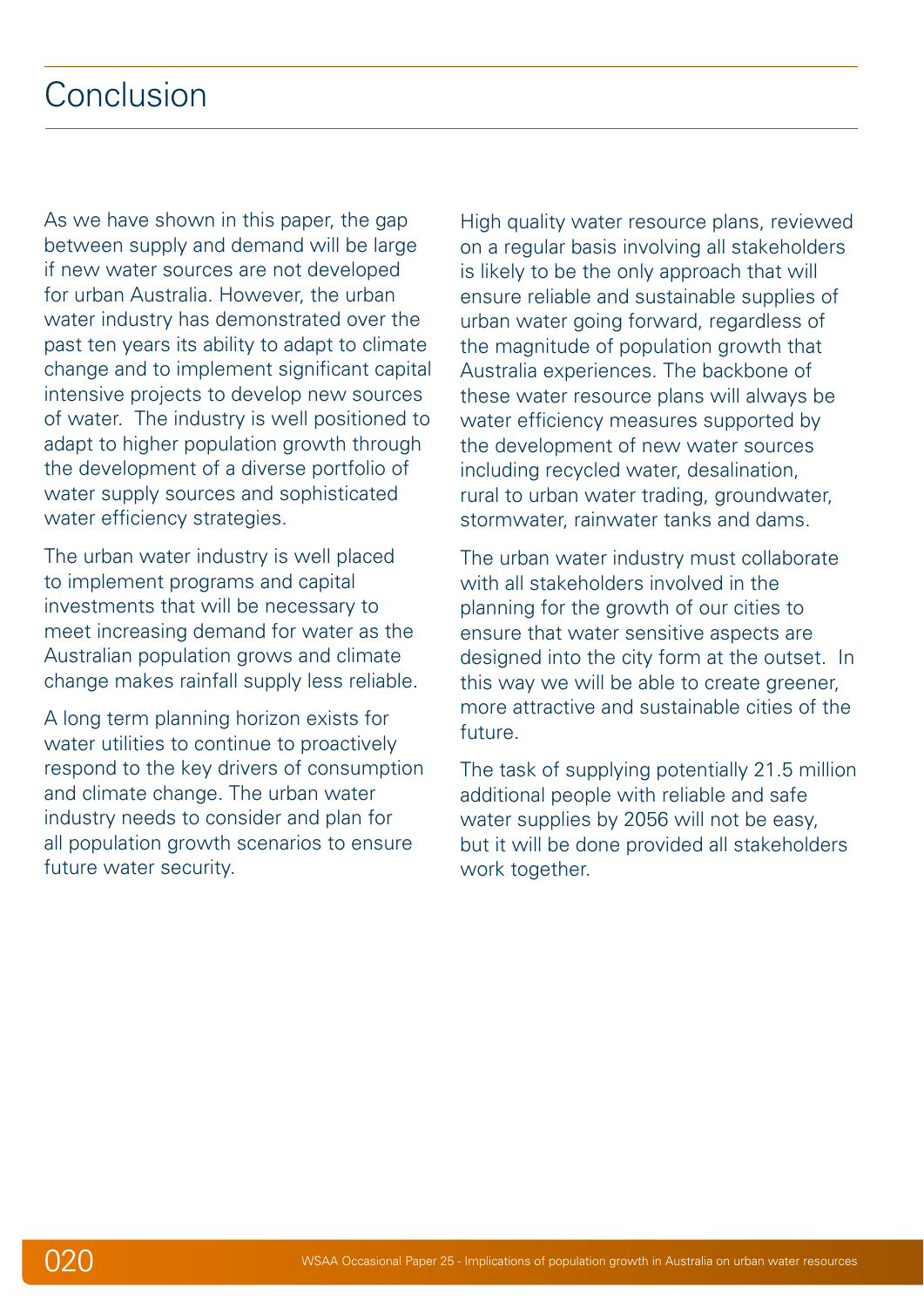# <span id="page-21-0"></span>Appendix 1- Population projections analysis and commentary

# The Water Services Association of Australia engaged Dr Bob Birrell from Monash University to provide the following advice relating to Australian population projections.

The selection of appropriate population projections is difficult for two reasons.

One is that the major components, net overseas migration and fertility, have varied sharply in Australia's recent history.

The second is that the demographic professionals within the Commonwealth and State governments who prepare population projections invariably assume that recent trends in migration and fertility will continue throughout the projection period. They are not equipped or empowered to ask questions about whether the numbers resulting are realistic in the light of the longterm economic, political or environmental outlook.

In the case of the three Intergenerational Reports (IGR) prepared by the Federal Treasury, which were published in 2003, 2007 and 2010, the demographic assumptions have altered to reflect the demographic policy setting prevailing at the time the projections were prepared. As a consequence the projections have changed radically over just seven years. The annual net overseas migration

#### Table 4: ABS population projections (000's)

assumption was 90,000 per year for the 2003 projection, 110,000 for the 2007 projection and 180,000 for the 2010 projection. The fertility assumption has also increased since 2003, from 1.6<sup>4</sup> in 2003 to 1.7 in 2007 and 1.9 in 2010. The population outcome for the base case in each of these sets of projections by 2042 was 25.3 million for IRG 2003, 27.8 million for IGR 2007 and 33.2 million for IRG 2010. In the case of IRG 2010, Australia's population is projected to reach 35.9 million by 2050.

There is a similar pattern for the most recent Australian Bureau of Statistics (ABS) projections published in 2003 and 2008. In the ABS 2003 publication, Australia's population was projected to reach 26.4 million by 2050 under the base case projection (Series B). The assumptions were that net migration would stabilise at 100,000 per year and fertility at 1.6. Migration was moving up sharply by 2003, but the ABS decided that this was an aberration, relative to the long period of much lower levels of migration since the early 1990s. Fertility had been around the 1.7 level for several years.

|                                    | <b>Observed</b> | <b>Series A</b> | <b>Series B</b> | <b>Series C</b> | <b>Series A</b> | <b>Series B</b> | <b>Series C</b> |
|------------------------------------|-----------------|-----------------|-----------------|-----------------|-----------------|-----------------|-----------------|
|                                    | 2007            |                 | 2026            |                 |                 | 2056            |                 |
| Sydney                             | 4 2 8 2.0       | 5487.2          | 5 4 2 6 .3      | 5 3 5 8.2       | 7 649.0         | 6976.8          | 6 5 6 5.2       |
| Melbourne                          | 3 743.0         | 5 2 7 2 . 3     | 5 0 38.1        | 4 8 6 1 . 7     | 7970.7          | 6 7 8 9.2       | 6 100.9         |
| Brisbane <sup>*</sup>              | 1819.8          | 2 908.0         | 2 681.1         | 2465.6          | 4 9 5 5.1       | 3979.3          | 3 2 3 7 .0      |
| Adelaide                           | 1 145.8         | 1410.8          | 1 3 8 4 . 5     | 1 391.8         | 1848.5          | 1 651.8         | 1 623.7         |
| Perth                              | 1 518.7         | 2455.2          | 2 2 6 7 . 6     | 2 112.1         | 4 1 64.4        | 3 3 5 8.4       | 2 815.5         |
| Australian<br>Capital<br>Territory | 334.1           | 462.5           | 416.5           | 373             | 683.2           | 509.3           | 374.2           |
| Hobart                             | 207.4           | 266.8           | 245.3           | 228.2           | 367.2           | 279.7           | 224             |
| Darwin                             | 117.4           | 189.3           | 165.2           | 142.4           | 334.9           | 243             | 169.2           |
| Total capital<br>cities            | 13 373.4        | 18 4 5 2        | 17 624.7        | 16933           | 27 973          | 23 787.5        | 21 109.6        |
| Australia                          | 21 015          | 28 7 23         | 27 236.7        | 25 971.9        | 42 510.4        | 35 470          | 30 906.1        |

3222.0 - Population Projections, Australia, 2006 to 2101

\*Note: ABS Brisbane population projections have not been used to develop total urban water supplied projections. High and medium population projections for Brisbane have been sourced from the Planning Information and Forecasting Unit (PIFU), Department of Infrastructure and Planning SEQ forecasts from 2006 to 2051; Queensland's future population 2008 edition

#### **\*South East Queensland Population forecasts (000's)**

|                              |       | <b>Observed</b>   High Series | <b>Medium Series   High Series</b> |       | <b>Medium Series</b> |
|------------------------------|-------|-------------------------------|------------------------------------|-------|----------------------|
|                              | 2008  | 2026                          |                                    | 2056  |                      |
| <b>South East Queensland</b> | 3,043 | 4,609                         | 4,204                              | 7.015 | 5,696                |

Source : Planning Information and Forecasting Unit (PIFU), Department of Infrastructure and Planning SEQ forecasts from 2006 to 2051; Queensland's future population 2008 edition.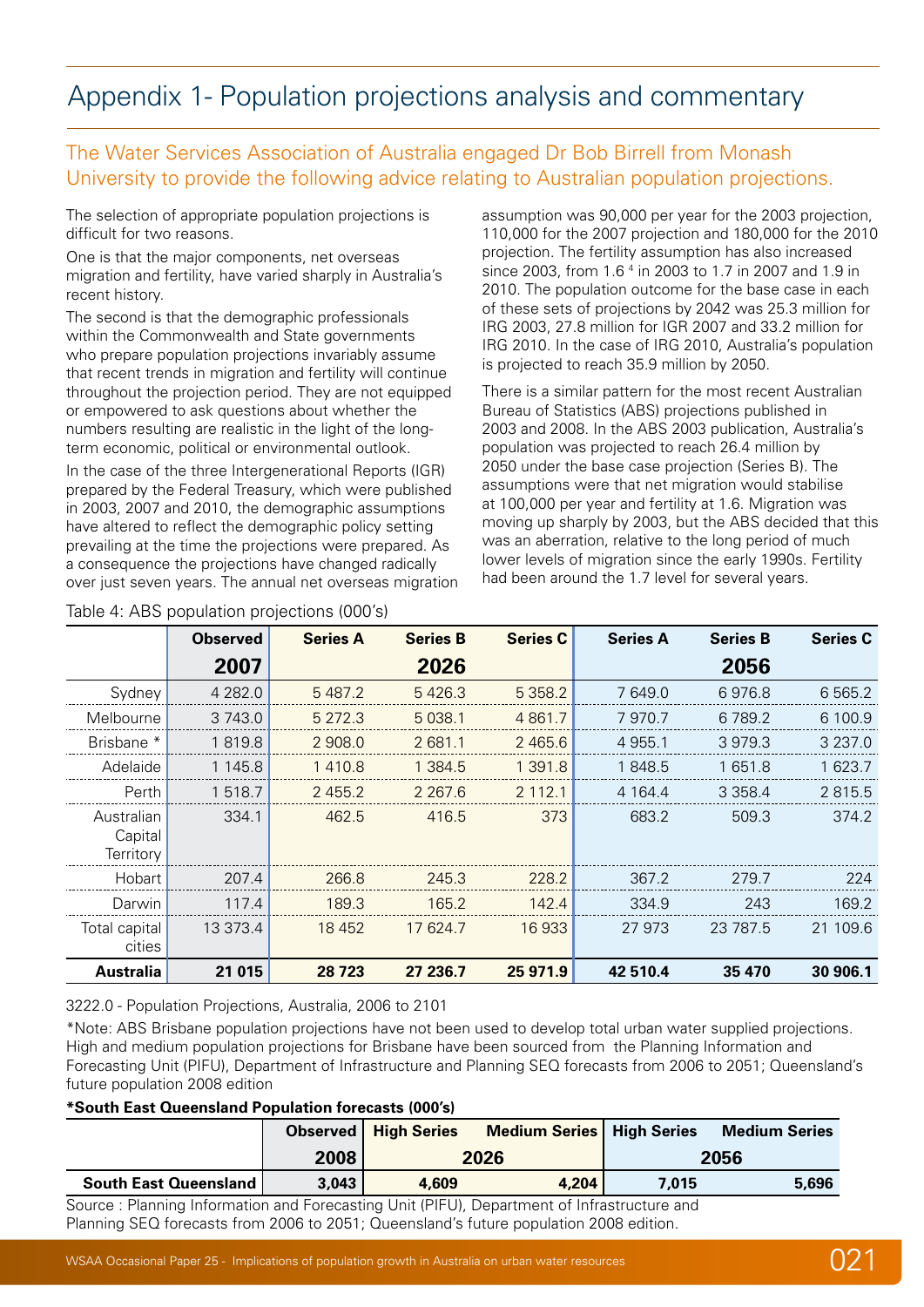# Appendix 1 - Population projections analysis and commentary (continued)

By the time the 2008 ABS projection series was published, its three main scenarios (Series A, B and C in the preceding table) all embodied higher fertility and net migration assumptions than was the case for the 2003 publication. These higher assumptions reflected a surge in the TFR to 1.9 in 2007 and a rapid increase in net migration to 177,617 in 2007.

Series A in the 2008 publication assumes that net migration will continue at 220,000 per year and fertility at 1.9, Series B assumes that net migration will continue at 180,000 per year and fertility at 1.8 and Series 3, the lowest of the group, assumes net migration of 140,000 per year and fertility at 1.6. Australia's population by 2050 is projected to be 39.6 million in Series A, 33.9 million in Series B and 30.2 million in Series C.

The scale of the projected increase in just five years is dramatic. As noted, under Series B in 2003, Australia's population was projected to reach 26.4 million. By contrast, Series B in 2008 produces a population of 33.9 million or 7.5 million more. It is worth noting in passing that changes in fertility have a significant long term effect on population numbers. Every increase of .1 in the TFR adds an additional million to Australia's population by 2050.

The dilemma for the user of these projections is whether a sudden recent change in the demographic setting should be taken as an indicator of long-term trends.

The Commonwealth Treasury thinks so. Under the 2010 IGR base case, as noted, it is assumed that annual net overseas migration will fall from the current level (over 250,000) to 180,000 per year by 2012, then stabilise at this number for the remainder of the projection period. For fertility, the assumption is that this will fall a little to 1.9 by 2013 then stay at this level. This projection also assumes a significant improvement in life expectancy. especially for males, relative to the assumptions used in the 2003 and 2007 projections. Under these assumptions, Australia's population will reach 35.9 million by 2050.

The 2010 IGR also prepared an additional low and high projection. The low projection assumed net overseas migration of 150,000 and fertility of 1.7. Australia reaches 30.2 million on these assumptions. The high projection assumes an annual net overseas migration figure of 210,000 and fertility of 2.1. The resultant population by 2050 is not provided in the published IGR 2010 document.

# Deciding on the most appropriate projections

As noted, the 2008 median ABS projection (series B) assumes that the current record-high net migration intake and high fertility will continue. According to the Rudd Government, there is a continuing economic imperative to sustain a high migration program. This includes the impending retirement of the baby boomers (those born in the 1950s and early 1960s) and the certainty that, as a consequence, the rate of labour force growth in Australia will slow sharply over the next couple of decades (even with continuing high migration). The government is also concerned about the long term decline in the ratio of the working aged population to those aged 65 plus. This too, is inevitable, regardless of the size of the migration program. However the proportion of the population aged 65 plus under the base IRG 2010 projection by 2050 is 22.7 per cent compared with 26.0 per cent under the low projection. As of 2010 the proportion of Australia's population aged 65 plus was 13.5 per cent. As long as migration policy is driven by such concerns, the Series A and B 2008 ABS projections, and the IGR 2010 base projection, which are all predicated on continued high net migration, must be taken seriously.

The ABS 2008 high projection (Series A), which has Australia reaching 39 million by 2050, is the least plausible of these projections. The 220,000 net-migration assumption in ABS Series A is unlikely to eventuate. Though this figure is below the recent net-migration level (currently estimated at 285,000 for 2008–09), this recent level is a product of unusual population movements, mainly of students (discussed below). It is also well above current Labor Government policy. The government's long-term planning target is to achieve a net overseas migration intake in a range between 150,000 and 230,000 per year.

The 2010 IGR base projection incorporates the Labor government's current net overseas migration policy assumption of around 180,000 per year. This should be regarded as the upper limit for migration. The main reason for this argument has to do with the difficulties of coping with an additional 14 million between 2010 and 2050, as would be the case under the base case IRG 2010 projection.

4 The fertility figure used is the Total Fertility Rate (TFR). This is defined as the total number of births a woman would have over her child-bearing life if she repeated the propensity of women to give birth at each age in a particular year. It is a useful measure because it is not influenced by the age distribution of women. However it may be misleading as an indicator of long term fertility, that is the number of children a women has actually had over her child bearing life, because of variations in timing of births by age group. The TFR was low in Australia through the 1990s because during this decade many women in the twenties postponed having children. The recent increase in fertility to 1.9 is largely attributable to a 'catch-up' on the part of women who had earlier postponed having children.

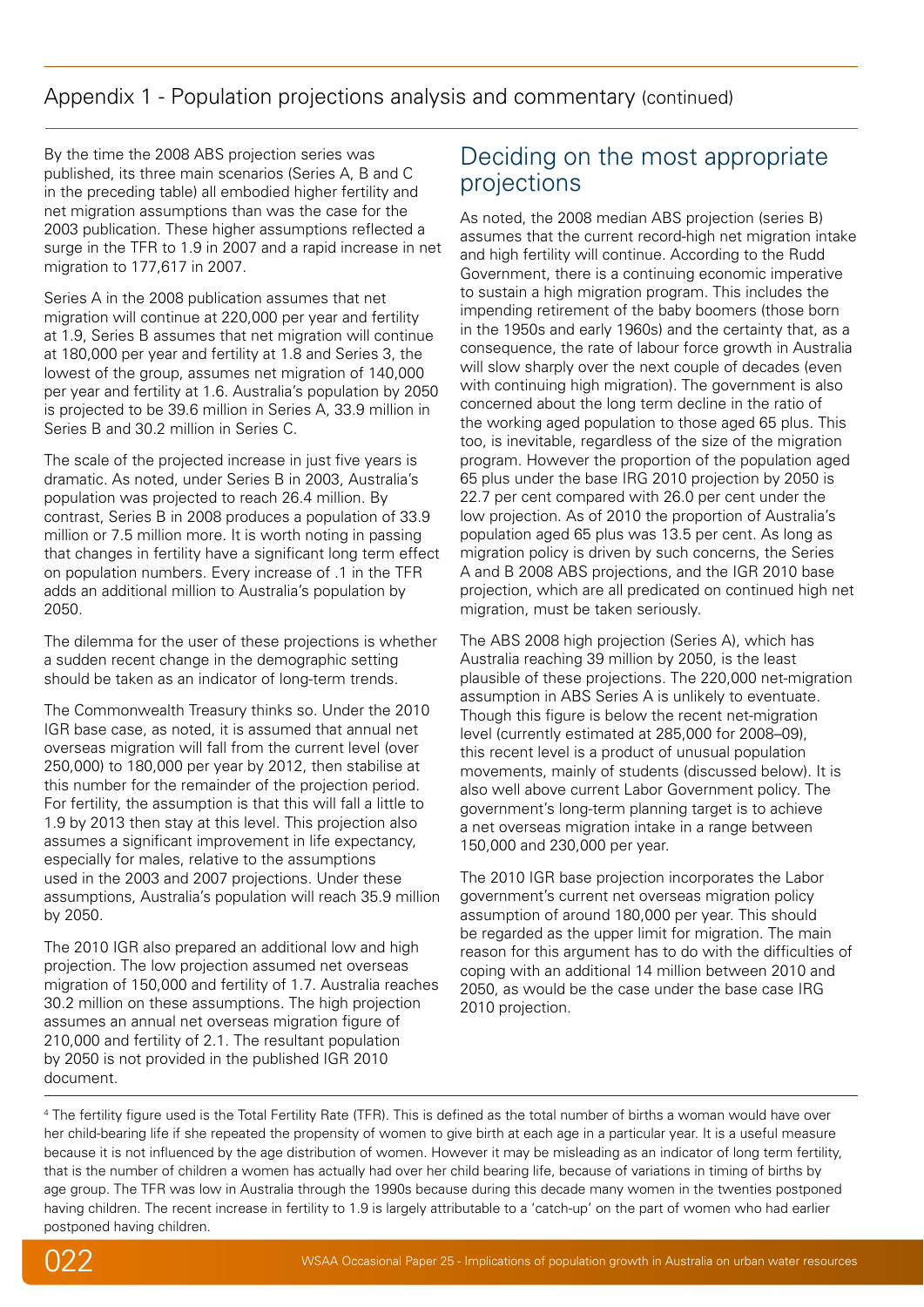# Appendix 1 - Population projections analysis and commentary (continued)

<span id="page-23-0"></span>Net overseas migration has only rarely reached this level for more than a few years, even when it was government policy to maximise immigration. Net overseas migration averaged 98,361 over the 31 years 1977 to 2007.5

 There are also doubts about the high-fertility assumption. A net migration intake of 180,000 per year would impact on fertility. The recent increase in fertility to just over 1.9 is mainly a consequence of timing of births. It reflects a catch-up for women in their thirties who postponed births while in their twenties. However, fertility could fall again, especially if competition for housing from migrants helps keep house prices high. The ability to purchase a house is an important determinant of couples' decisions to start a family.

The ABS Series B projection, which is based on similar assumptions to the 2010 IGR base projection, that is net overseas migration of 180,000 per year and fertility of 1.8, should be regarded as representing a plausible high end of the projection spectrum. This produces a population of 33.9 million by 2050. The slightly lower outcome compared with the IGR 2010 projection of 35.9 million is largely caused by the difference in the fertility assumption. Another contributor is that the ABS Series B projection assumes a lower life expectancy outcome than is the case for the IGR projection.

The ABS low scenario (Series C), which leads to a population of 30.2 million by 2050 is also plausible and can be regarded as a reasonable indicator of the lower end of the projection spectrum. The outcome for this projection by 2050 is the same as for the 2010 IGR low projection. Both assume net overseas migration of 140,000 to 150,000 per annum. Though low by the standards of recent years, this migration assumption is reasonable. For most of the past decade, Australia has lost around 60,000 permanent departures each year. Thus, the permanent migration program has to be around 200,000 to achieve a net figure of 140,000. The permanent program (including the humanitarian component) only reached this level once in the past thirty years and that was in 2008–09. The very high level of recent net overseas migration (285,000 in 2008–09) was mainly a product of a huge influx of overseas students, most of whom are yet to return home. This will change with current reforms in the rules governing permanent residence applications from former overseas students. The new rules will largely decouple education in Australia from access to a skilled permanent residence visa. As a consequence there is likely to be a stabilisation of the influx of overseas students and a significant increase in the numbers returning to their home country.

# Appendix 2- Entities which provided data

**Sydney** - Sydney Water,

**Melbourne** - City West Water, Yarra Valley Water, South East Water, Melbourne Water,

**Brisbane/South East Queensland - Queensland Water** Commission,

**Adelaide** - Office for Water Security and SA Water,

**Perth** - Water Corporation,

**Canberra** - ACTEW.

# Appendix 3 - Terminology

#### **Volume of water supplied - Residential**

Total metered and estimated non-metered, potable and non-potable water supplied to residential properties for the reporting period (estimated volumes are noted on the data).

#### **Total urban water supplied**

The total metered volume of water (potable or nonpotable, including recycled) supplied to customers over the reporting period plus estimated non-metered water supplied. This comprises the sum of residential water supplied, commercial, municipal and industrial water supplied and other water supplied (includes estimated non-metered water supplied).

#### **Data**

- $\bullet$  1 kilolitre (kL)  $=$  1,000 litres
- 1 megalitre (ML)  $= 1,000,000$  litres
- $1$  gigalitre (GL)  $= 1,000,000,000$  litres

#### **Calculation of projected total urban water supplied**

Projected total urban water supplied for each capital city has been calculated by using projected per capita consumption multiplied by Series A, B and C (ABS 3222.0 - Population Projections, Australia, 2006 to 2101 population projections) to generate three scenarios of residential water supplied.

The average ratio of water supplied as a percentage of total urban water supplied from 2002–03 to 2008–09 for each capital city was then applied to each residential water supplied scenario.

ABS Brisbane population projections have not been used to develop total urban water supplied projections. High and medium population projections for Brisbane have been sourced from the Planning Information and Forecasting Unit (PIFU), Department of Infrastructure and Planning, SEQ forecasts from 2006 to 2051; Queensland's future population 2008 edition



<sup>&</sup>lt;sup>5</sup> Department of Immigration and Citizenship, Population Flows, Immigration aspects, 2006-07 edition, p. 146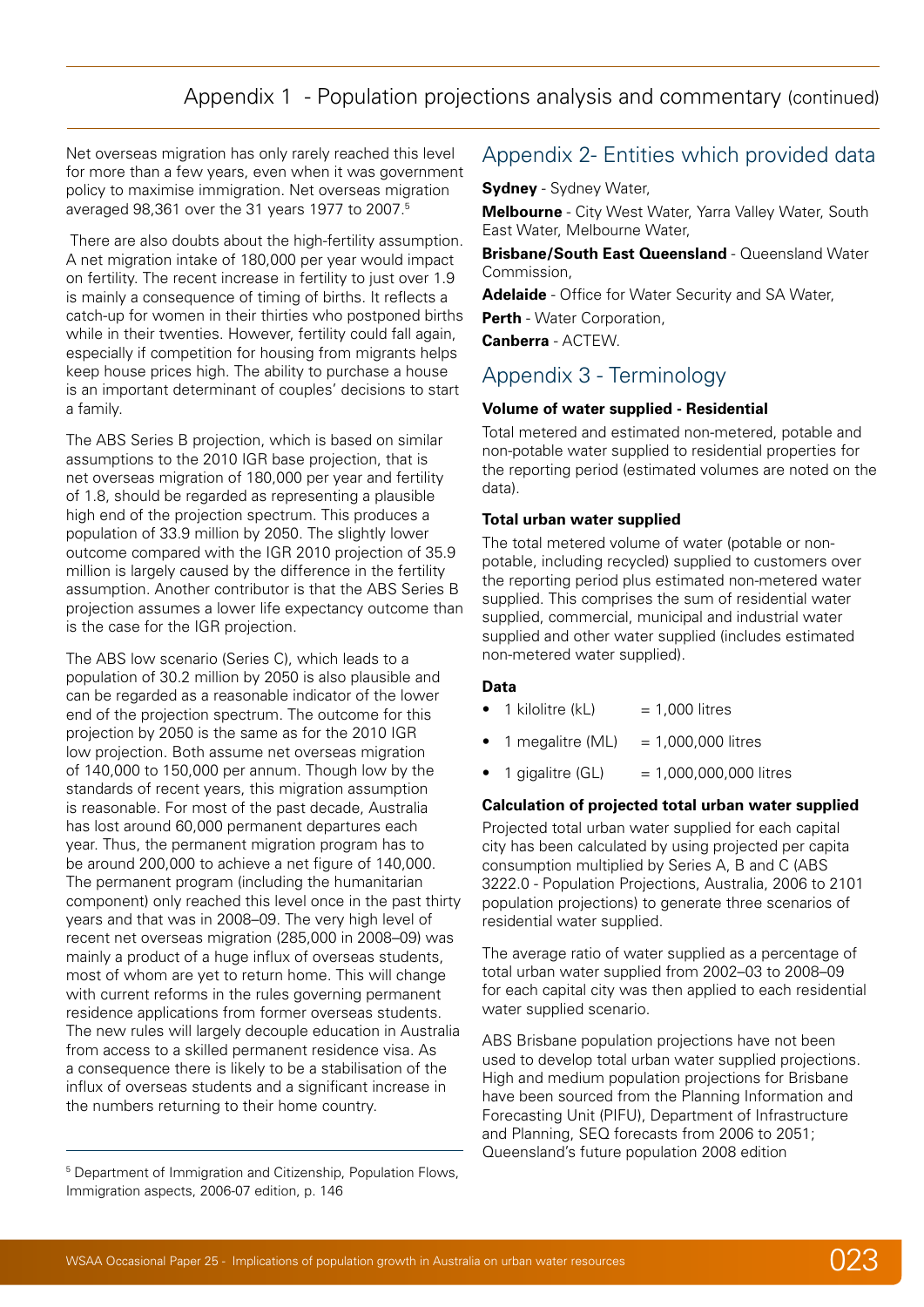

**WATER SERVICES ASSOCIATION** OF AUSTRALIA

www.wsaa.asn.au

#### **Melbourne Office**

Level 8, 469 Latrobe Street Melbourne VIC 3000

PO Box 13172 Law Courts Post Office Melbourne VIC 8010

Phone: (03) 9606 0678 Fax: (03) 9606 0376

#### **Sydney Office**

Suite 1, Level 30, 9 Castlereagh Street Sydney NSW 2000

GPO Box 915 Sydney NSW 2001

Phone: (02) 9221 5966 Fax: (02) 9221 5977